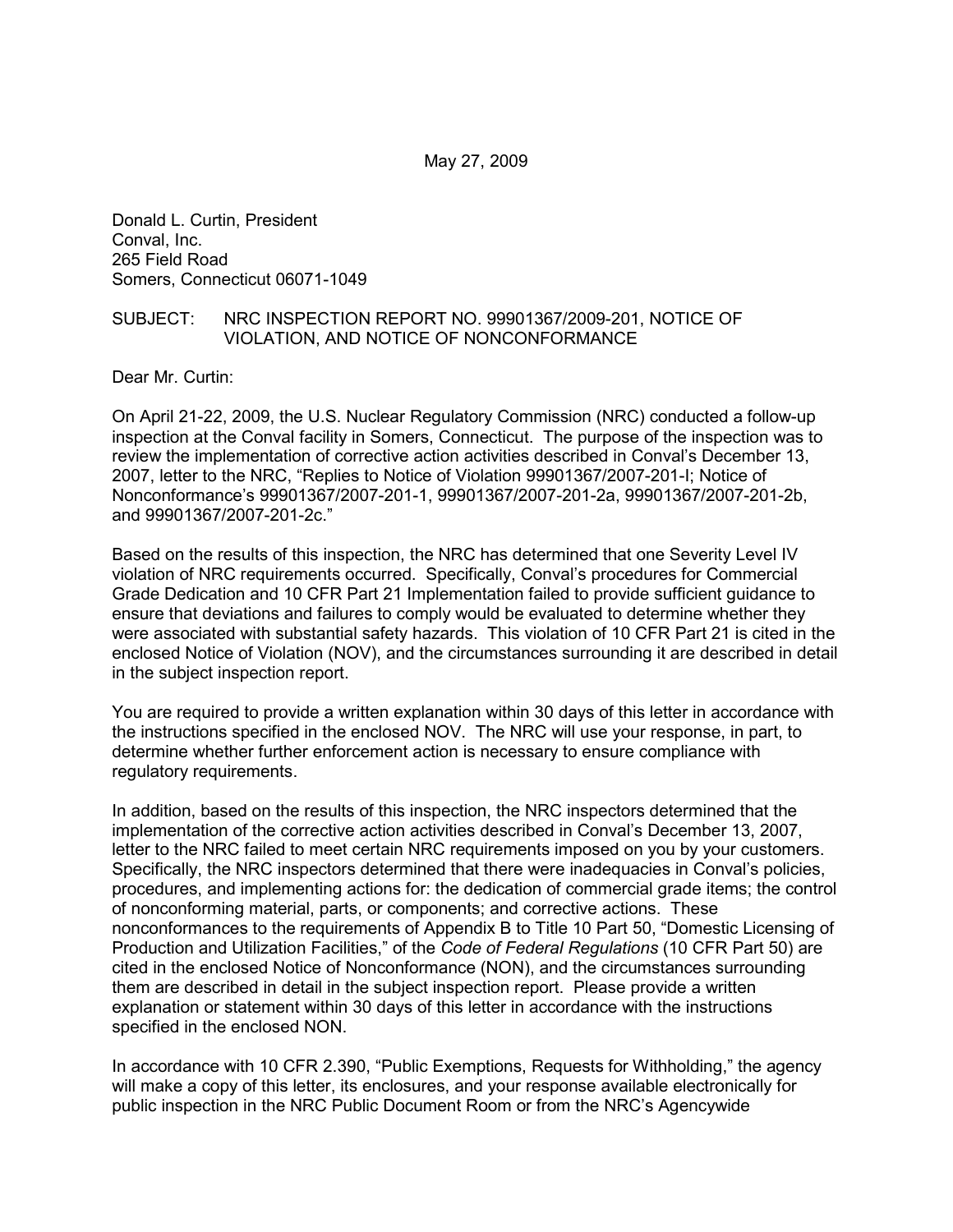Documents Access and Management System (ADAMS), accessible at

http://www.nrc.gov/reading-rm/adams.html. To the extent possible, your response should not include any personal privacy, proprietary, or safeguards information so that it can be made available to the public without redaction. If personal privacy or proprietary information is necessary to provide an acceptable response, then please provide a bracketed copy of your response that identifies the information that should be protected and a redacted copy of your response that deletes such information. If you request that such material be withheld from public disclosure, you must specifically identify the portions of your response that you seek to have withheld and provide in detail the bases for your claim (e.g., explain why the disclosure of information will create an unwarranted invasion of personal privacy or provide the information required by 10 CFR 2.390(b) to support a request for withholding confidential commercial or financial information). If safeguards information is necessary to provide an acceptable response, please provide the level of protection described in 10 CFR 73.21, "Requirements for the Protection of Safeguards Information."

Sincerely,

*/RA/* 

John A. Nakoski, Chief Quality and Vendor Branch 2 Division of Construction Inspection & Operational Programs Office of New Reactors

Docket No: 999-01367

- Enclosures: 1. Notice of Violation
	- 2. Notice of Nonconformance
	- 3. Inspection Report No. 99901367/2009-201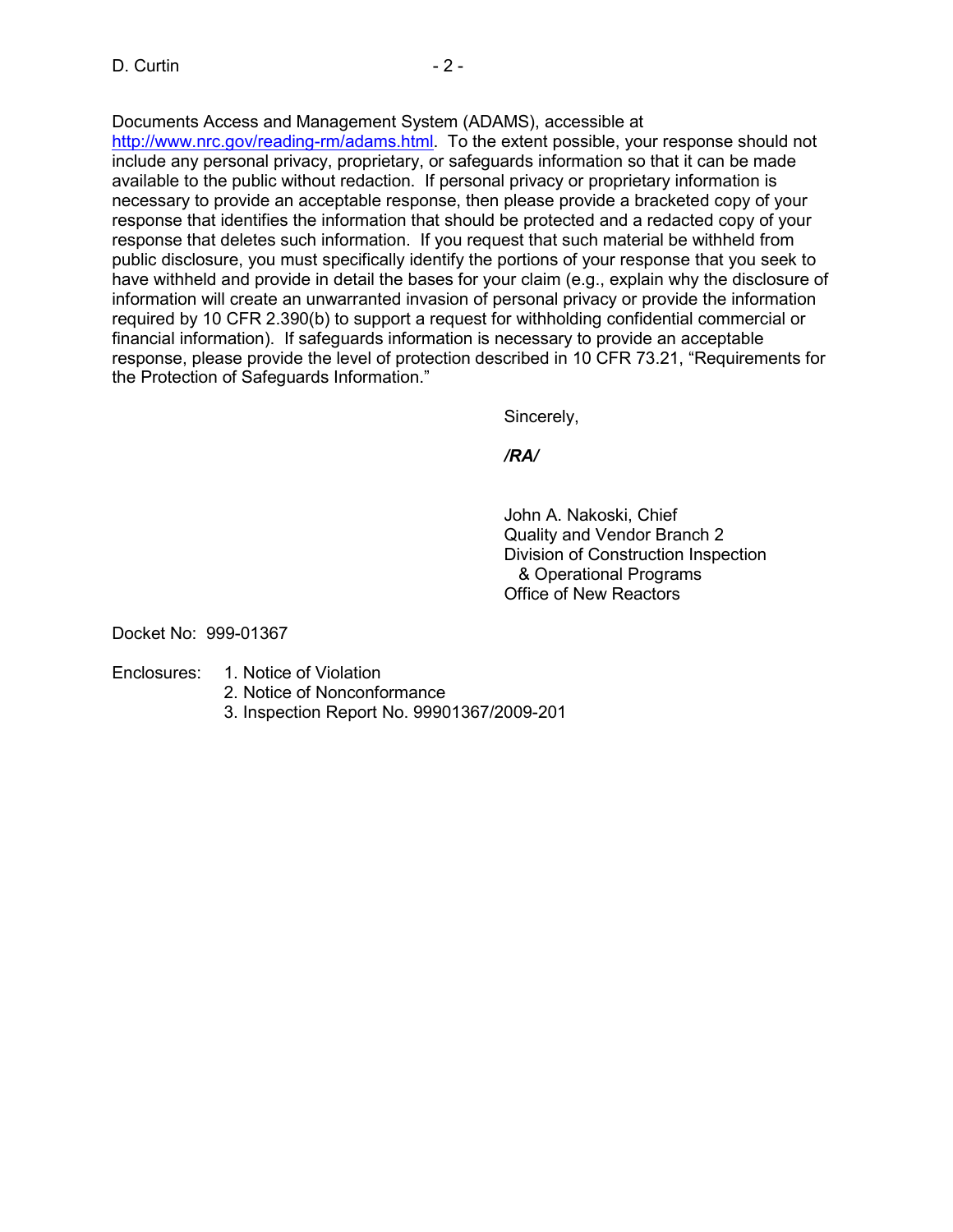Documents Access and Management System (ADAMS), accessible at

http://www.nrc.gov/reading-rm/adams.html. To the extent possible, your response should not include any personal privacy, proprietary, or safeguards information so that it can be made available to the public without redaction. If personal privacy or proprietary information is necessary to provide an acceptable response, then please provide a bracketed copy of your response that identifies the information that should be protected and a redacted copy of your response that deletes such information. If you request that such material be withheld from public disclosure, you must specifically identify the portions of your response that you seek to have withheld and provide in detail the bases for your claim (e.g., explain why the disclosure of information will create an unwarranted invasion of personal privacy or provide the information required by 10 CFR 2.390(b) to support a request for withholding confidential commercial or financial information). If safeguards information is necessary to provide an acceptable response, please provide the level of protection described in 10 CFR 73.21, "Requirements for the Protection of Safeguards Information."

Sincerely,

*/RA/* 

John A. Nakoski, Chief Quality and Vendor Branch 2 Division of Construction Inspection & Operational Programs Office of New Reactors

Docket No: 999-01367

### Enclosures: 1. Notice of Violation

- 2. Notice of Nonconformance
- 3. Inspection Report No. 99901367/2009-201

#### DISTRIBUTION:

| RidsNroDcipCQVP | RidsNroDcipCQVB GTracy                 | <b>JTappert</b> | OIP | KKavanagh |
|-----------------|----------------------------------------|-----------------|-----|-----------|
|                 | dcurtin@conval.com bnichols@conval.com |                 |     |           |

#### ADAMS Accession No.: *ML091310470*

| <b>OFFICE</b> | NRO/DCIP/COVB          | NRO/DCIP/COVB     | NRO/DCIP/COVB |
|---------------|------------------------|-------------------|---------------|
| <b>NAME</b>   | WDeschaine (SC for WD) | GNewman           | SCleavenger   |
| <b>DATE</b>   | 5/12/09                | 5/12/09           | 5/12/09       |
| <b>OFFICE</b> | NRO/DCIP/CCIB          | NRO/DCIP/COVB: BC |               |
| <b>NAME</b>   | RPascarelli            | JANakoski         |               |
| <b>DATE</b>   | 5/21/09                | 5/27/09           |               |

### **OFFICIAL RECORD COPY**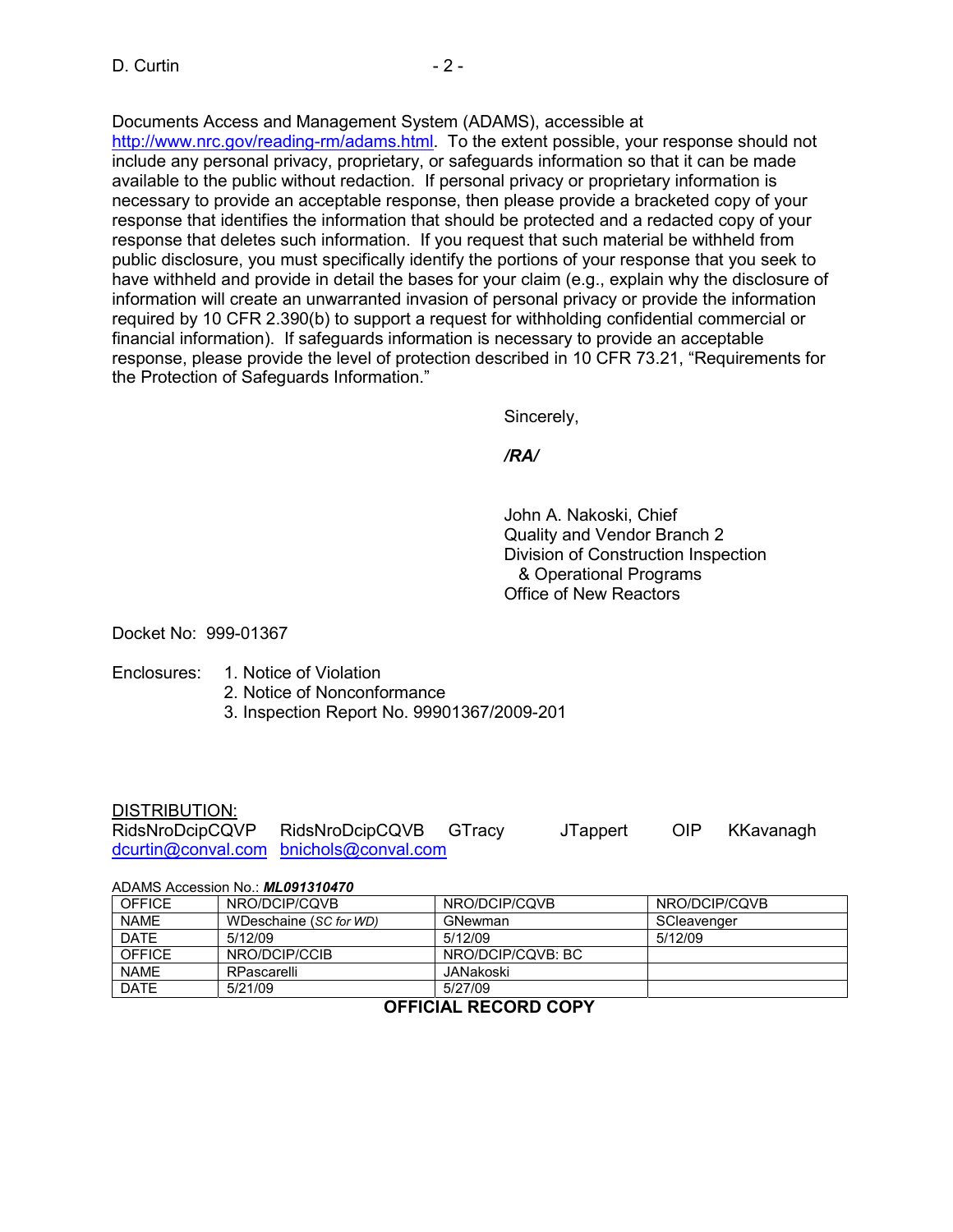### **NOTICE OF VIOLATION**

Conval, Inc. Docket No: 999-01367 Somers, Connecticut 06071-1049

265 Field Road Inspection Report Number: 2009-201

During a Nuclear Regulatory Commission (NRC) inspection conducted April 21-22, 2009, at Conval Incorporated (Conval), a violation of NRC requirements was identified. In accordance with the NRC Enforcement Policy, the violation is listed below.

Section 21.21, "Notification of Failure to Comply or Existence of a Defect and Its Evaluation," of Part 21 to Title 10 of the *Code of Federal Regulations* (10 CFR 21.21), paragraph 21.21(a), requires, in part, that each individual, corporation, partnership, or other entity subject to 10 CFR Part 21, "Reporting of Defects and Noncompliance," shall adopt appropriate procedures to evaluate deviations and failures to comply associated with substantial safety hazards as soon as practicable.

Contrary to the above, on April 22, 2009, Conval procedures for Commercial Grade Dedication and 10 CFR Part 21 Implementation failed to provide sufficient guidance to ensure that deviations and failures to comply would be evaluated to determine whether they were associated with substantial safety hazards. Specifically:

- 1. ConvaI's 10 CFR Part 21 implementing procedure**,** corporate procedure (CP) 0240, "Implementation of 10 CFR 21," dated April 20, 2009, misuses the terms "defect" and "deviation" throughout the body of the document. CP-0240 also neglects, in multiple paragraphs, to include "failures to comply" in the guidance for implementing 10 CFR Part 21.
- 2. Conval quality procedure (QP) 0015, "Control of Nonconformances," dated February 8, 2008, requires Conval quality assurance (QA) staff to review nonconformances captured on reject tags (1) for the need to initiate a CAR and (2) for the applicability of 10 CFR Part 21. Conval's reject tag has a signature space labeled "Reviewed for Corrective Action" for the QA manager's signature, but no signature space for 10 CFR Part 21 applicability. While the tag provides verification that the need for corrective action for a nonconforming material, part, or component has been considered, the reject tag fails to provide verifiable evidence that a review for 10 CFR Part 21 applicability has been performed. Consequently, the reject tag does not provide the basis for a decision that an evaluation of the deviation under 10 CFR Part 21 is not necessary.

These issues have been identified as Violation 99901367/2009-201-01.

This is a Severity Level IV Violation (Supplement VII).

Pursuant to the provisions of 10 CFR 2.201, Conval is hereby required to submit a written statement or explanation to the U.S. Nuclear Regulatory Commission, ATTN: Document Control Desk, Washington, DC 20555-0001 with a copy to John A. Nakoski, Chief, Quality and Vendor Branch 2, Division of Construction Inspection and Operational Programs, Office of New Reactors, within 30 days of the date of the letter transmitting this Notice of Violation. This reply should be clearly marked as a "Reply to a Notice of Violation" and should include: (1) the reason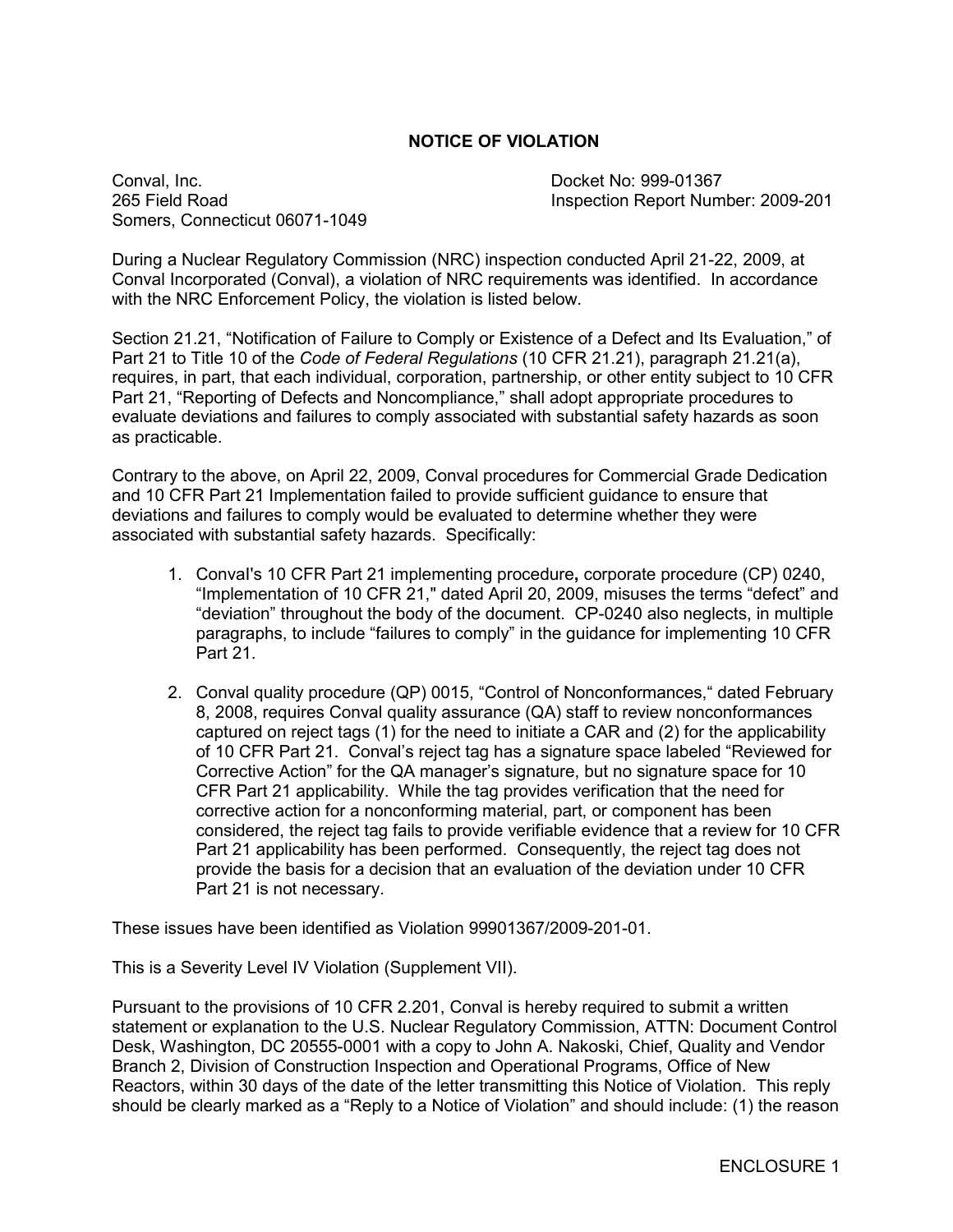for the violation, or, if contested, the basis for disputing the violation or severity level; (2) the corrective steps that have been taken and the results achieved; (3) the corrective steps that will be taken to avoid further violations; and (4) the date when full compliance will be achieved. Your response may reference or include previous docketed correspondence, if the correspondence adequately addresses the required response. Where good cause is shown, consideration will be given to extending the response time.

If you contest this enforcement action, you should also provide a copy of your response, with the basis for your denial, to the Director, Office of Enforcement, United States Nuclear Regulatory Commission, Washington, DC 20555-0001.

Since your response will be made available electronically for public inspection in the NRC Public Document Room or through the NRC Agencywide Documents Access and Management System (ADAMS), to the extent possible, the response should not include any personal privacy, proprietary, or safeguards information so that it can be made available to the public without redaction. ADAMS is accessible from the NRC Web site at http://www.nrc.gov/readingrm/adams.html. If personal privacy or proprietary information is necessary to provide an acceptable response, then please provide a bracketed copy of your response that identifies the information that should be protected and a redacted copy of your response that deletes such information. If you request withholding of such material, you must specifically identify the portions of your response that you seek to have withheld and provide in detail the bases for your claim of withholding (e.g., explain why the disclosure of information will create an unwarranted invasion of personal privacy or provide the information required by 10 CFR 2.390(b) to support a request for withholding confidential commercial or financial information). If safeguards information is necessary to provide an acceptable response, please provide the level of protection described in 10 CFR 73.21, "Requirements for the Protection of Safeguards Information."

Dated at Rockville, Maryland, this  $27<sup>th</sup>$  day of May 2009.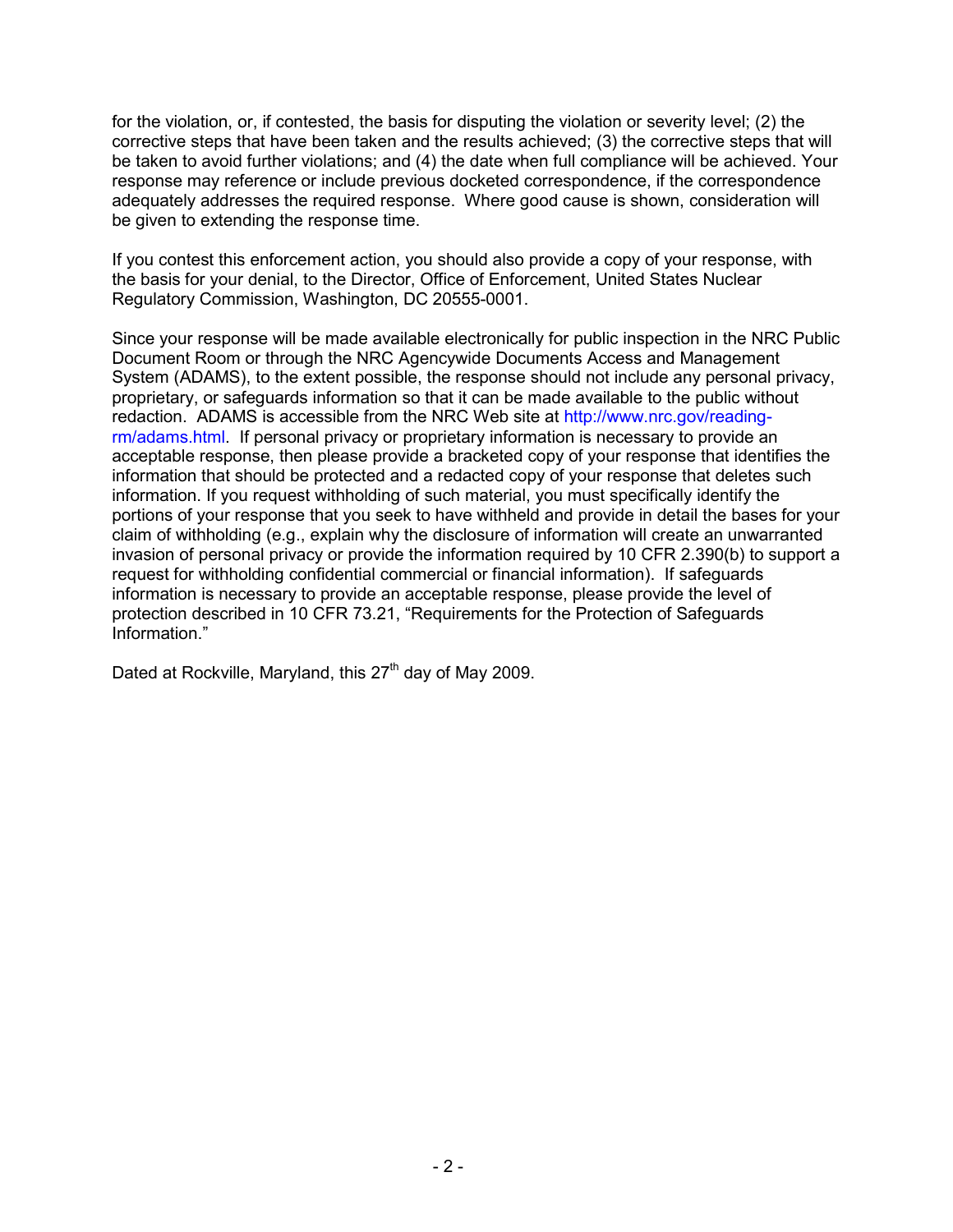#### **NOTICE OF NONCONFORMANCE**

Conval, Inc. Docket No: 999-01367 Somers, Connecticut 06071-1049

265 Field Road Inspection Report Number: 2009-201

Based on the results of a Nuclear Regulatory Commission (NRC) inspection conducted April 21- 22, 2009, at Conval Incorporated (Conval), the NRC staff found that certain activities were not conducted in accordance with NRC requirements that were contractually imposed upon Conval by NRC licensees.

1. Criterion III, "Design Control," of Appendix B to Title 10 Part 50, "Domestic Licensing of Production and Utilization Facilities," of the *Code of Federal Regulations* (10 CFR Part 50), states in part, that, "Measures shall be established to assure that applicable regulatory requirements and the design basis, as defined in § 50.2 and as specified in the license application, for those structures, systems, and components to which this appendix applies are correctly translated into specifications, drawings, procedures, and instructions."

Criterion V, "Instructions, Procedures, and Drawings," of Appendix B to 10 CFR Part 50, states, in part, that "activities affecting quality shall be prescribed by documented instructions, procedures, or drawings of a type appropriate to the circumstances and shall be accomplished in accordance with these instructions, procedures, or drawings."

Contrary to the above, on April 22, 2009, Conval failed to incorporate the appropriate regulatory requirements into its dedication program documents and did not establish an effective, consistent procedure for commercial grade dedication. Specifically, Conval's quality procedure (QP) 0006, "Dedication of Commercial Grade Items for Nuclear Safety Related Applications," dated December 13, 2006, failed to provide the appropriate 10 CFR 21.3 definition for a commercial grade item as it applies to nuclear power plants licensed pursuant to 10 CFR Part 50. The definition included in the QP-0006 was the definition related to commercial grade items as applied to facilities and activities other than nuclear power plants.

This issue has been identified as Nonconformance 99901367/2009-201-01.

2. Criterion XV, "Nonconforming Materials, Parts, or Components," of Appendix B to 10 CFR Part 50, states, in part, that "Measures shall be established to control materials, parts, or components which do not conform to requirements in order to prevent their inadvertent use or installation. These measures shall include, as appropriate, procedures for identification, documentation, segregation, disposition, and notification to affected organizations. Nonconforming items shall be reviewed and accepted, rejected, repaired or reworked in accordance with documented procedures."

Contrary to the above, on April 22, 2009, Conval's procedure failed to provide adequate and complete instructions for staff members to identify and document nonconforming processes and activities to prevent further processing, delivery, installation, and use of nonconforming items. Specifically, the corrective action for Nonconformance 99901367/2007-201-2c identified the commitment to revise QP-0015, "Control of Nonconformances," dated September 25, 2003, to address nonconformances in processes and activities. In the April 15, 2009, revision to QP-0015, this statement had only been added to the purpose of the procedure. The body of the procedure was not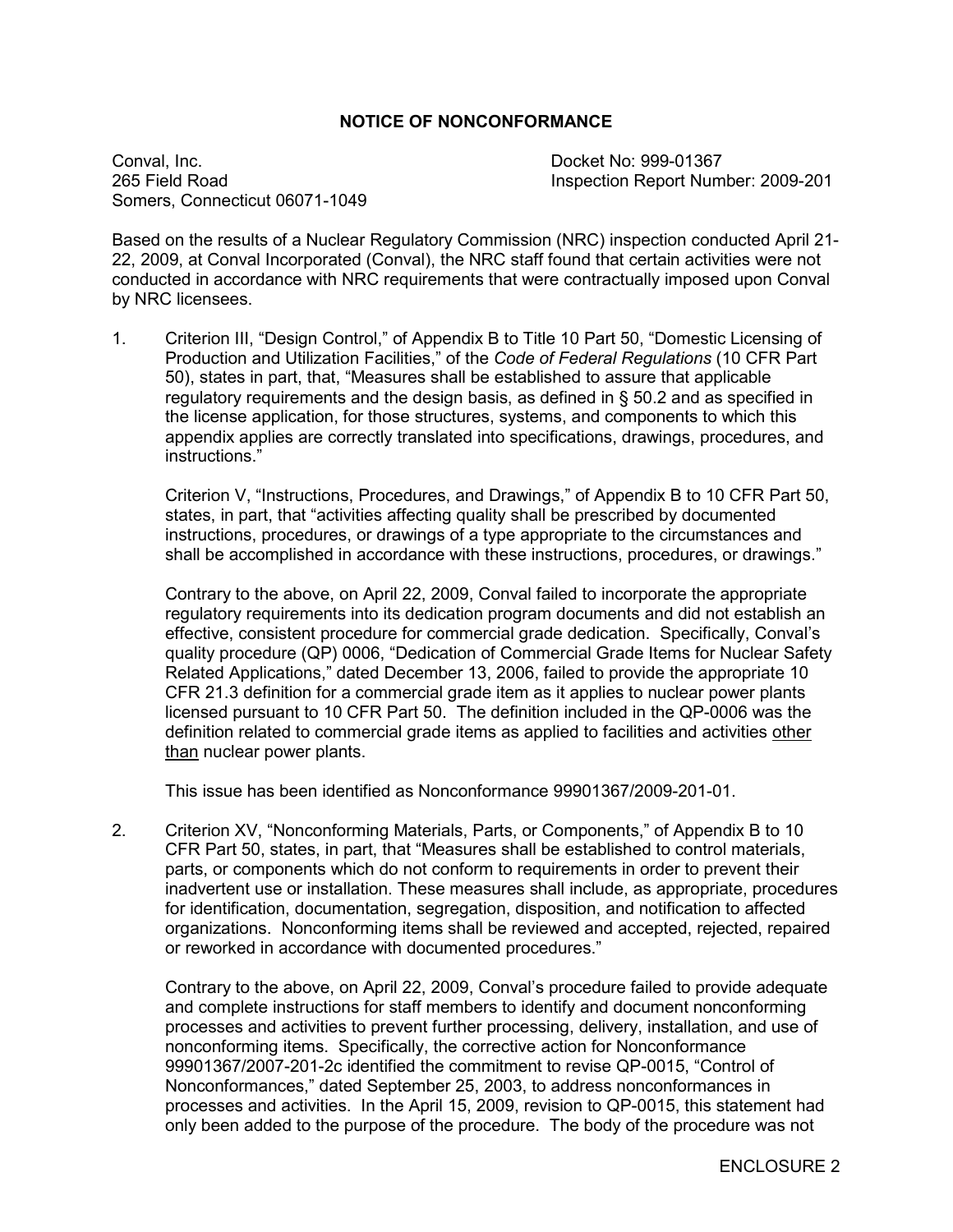revised, and thus failed to provide any implementing guidance for the identification, documentation, evaluation, or disposition of nonconforming processes or activities.

This issue has been identified as Nonconformance 99901367/2009-201-02.

3. Criterion XVI, "Corrective Action," of Appendix B to 10 CFR Part 50, states, in part, that measures shall be established to assure that conditions adverse to quality, such as failures, malfunctions, deficiencies, deviations, defective material, and equipment and nonconformances are promptly identified and corrected. The identification of significant conditions adverse to quality, the cause of the conditions, and corrective actions taken shall be documented and reported to the appropriate levels of management."

Contrary to this requirement, on April 22, 2009, Conval failed to effectively implement corrective actions for findings identified in NRC Inspection Report 99901367/2007-201. Specifically:

- a. Conval's December 13, 2007, letter stated that it had corrected the misuse of the terms, "defect," "deviation," and "failure to comply" in it's 10 CFR Part 21 procedure, CP-0240, as a corrective action for Violation 99901367/2007-201-1. However, the NRC inspectors found that many instances still remained in which these terms were misused, despite a concise identification of the issues in NRC Inspection Report 99901367/2007-201.
- b. Nonconformance 99901367/2007-201-2a stated that QP-0006, "Dedication of Commercial Grade Items for Nuclear Safety Related Applications," dated December 13, 2006, did not include the appropriate 10 CFR 21.3 definition for a commercial grade item (CGI) as it applies to nuclear power plants licensed pursuant to 10 CFR Part 50. In Conval's letter dated December 13, 2007, Conval committed to revising QP-0006 to reflect that the dedication process is intended for use for nuclear power plants licensed pursuant to 10 CFR Part 50 as a corrective action for Nonconformance 99901367/2007-201-2a. However, Conval corrective action report (CAR) 641 closed out the Nonconformance by saying that a review of the definition for CGI in the current NRC 10 CFR Part 21 revealed that the Conval definition in QP-0006 was the same as the NRC one and required no revision. The action taken by Conval was incorrect and was also inconsistent with the corrective actions provided to the NRC in its letter.
- c. As a corrective action to prevent recurrence of Nonconformance 99901367/2007- 201-2a, Conval's letter to the NRC and CAR 633/641 committed to revising procedure CP-0090, "Quality System Management Reviews," dated February 27, 2008, to add an annual review of the latest edition of 10 CFR Part 21 with the quality manual and implementing procedures to ensure that Conval's 10 CFR Part 21 program is in compliance with the most current 10 CFR Part 21 requirements. This annual review was added as part of the 10 CFR 50-Appendix B quality program review, which is required to be completed during the second quarter of each calendar year. Contrary to these requirements, as of April 22, 2009, no review of Conval's quality manual and implementing procedures had been documented, nor had a 10 CFR 50 - Appendix B program review been conducted during this timeframe.
- d. Conval's December 13, 2007, letter to the NRC stated that the "procedure for the control of nonconformances will be revised to include the control of nonconforming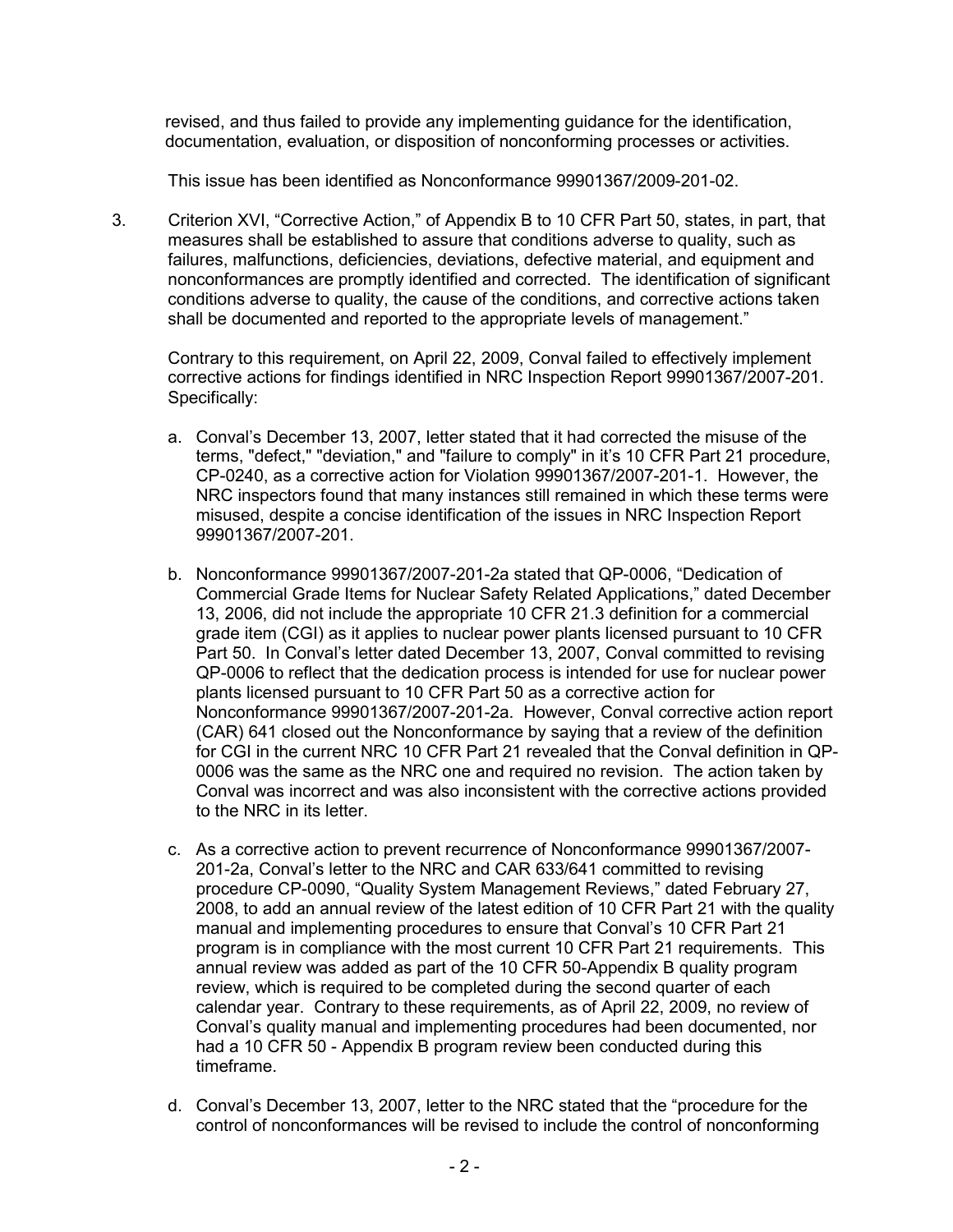processes that are adverse to quality…to be completed by Dec. 31, 2007." However, the NRC inspectors found that procedure QP-0015, "Control of Nonconformances," dated April 15, 2009, did not provide guidance for the identification, documentation, evaluation, or disposition of nonconforming processes or activities.

These issues have been identified as Nonconformance 99901367/2009-201-03.

4. Criterion XVI, "Corrective Action," of Appendix B to 10 CFR Part 50, states, in part, that "Measures shall be established to assure that conditions adverse to quality, such as failures, malfunctions, deficiencies, deviations, defective material and equipment, and nonconformances are promptly identified and corrected."

Contrary to the above, on April 22, 2009, Conval procedures failed to provide guidance for the organization to identify and document conditions adverse to quality so that they could be corrected. Specifically, Conval procedure QP-0016, "Corrective Action," dated May 27, 2008, states that the Quality Assurance Manager is responsible for generating all CARs. The procedure provides no other method for other employees to identify, report, or document conditions adverse to quality.

This issue has been identified as Nonconformance 99901367/2009-201-04.

Please provide a written statement or explanation to the U.S. Nuclear Regulatory Commission, ATTN: Document Control Desk, Washington, DC 20555-0001 with a copy to the Chief, John A. Nakoski, Chief, Quality and Vendor Branch 2, Division of Construction Inspection and Operational Programs, Office of New Reactors, within 30 days of the date of the letter transmitting this Notice of Nonconformance. This reply should be clearly marked as a "Reply to a Notice of Nonconformance" and should include for each noncompliance: (1) the reason for the noncompliance, or if contested, the basis for disputing the noncompliance; (2) the corrective steps that have been taken and the results achieved; (3) the corrective steps that will be taken to avoid noncompliances; and (4) the date when your corrective action will be completed. Where good cause is shown, consideration will be given to extending the response time.

Because your response will be made available electronically for public inspection in the NRC Public Document Room or from the NRC's document system (ADAMS), to the extent possible, it should not include any personal privacy, proprietary, or safeguards information so that it can be made available to the public without redaction. ADAMS is accessible from the NRC Website at http://www.nrc.gov/reading-rm/adams.html. If personal privacy or proprietary information is necessary to provide an acceptable response, then please provide a bracketed copy of your response that identifies the information that should be protected and a redacted copy of your response that deletes such information. If you request withholding of such material, you must specifically identify the portions of your response that you seek to have withheld and provide in detail the bases for your claim of withholding (e.g., explain why the disclosure of information will create an unwarranted invasion of personal privacy or provide the information required by 10 CFR 2.390(b) to support a request for withholding confidential commercial or financial information). If safeguards information is necessary to provide an acceptable response, please provide the level of protection, described in 10 CFR 73.21.

Dated at Rockville, Maryland, this 27<sup>th</sup> day of May 2009.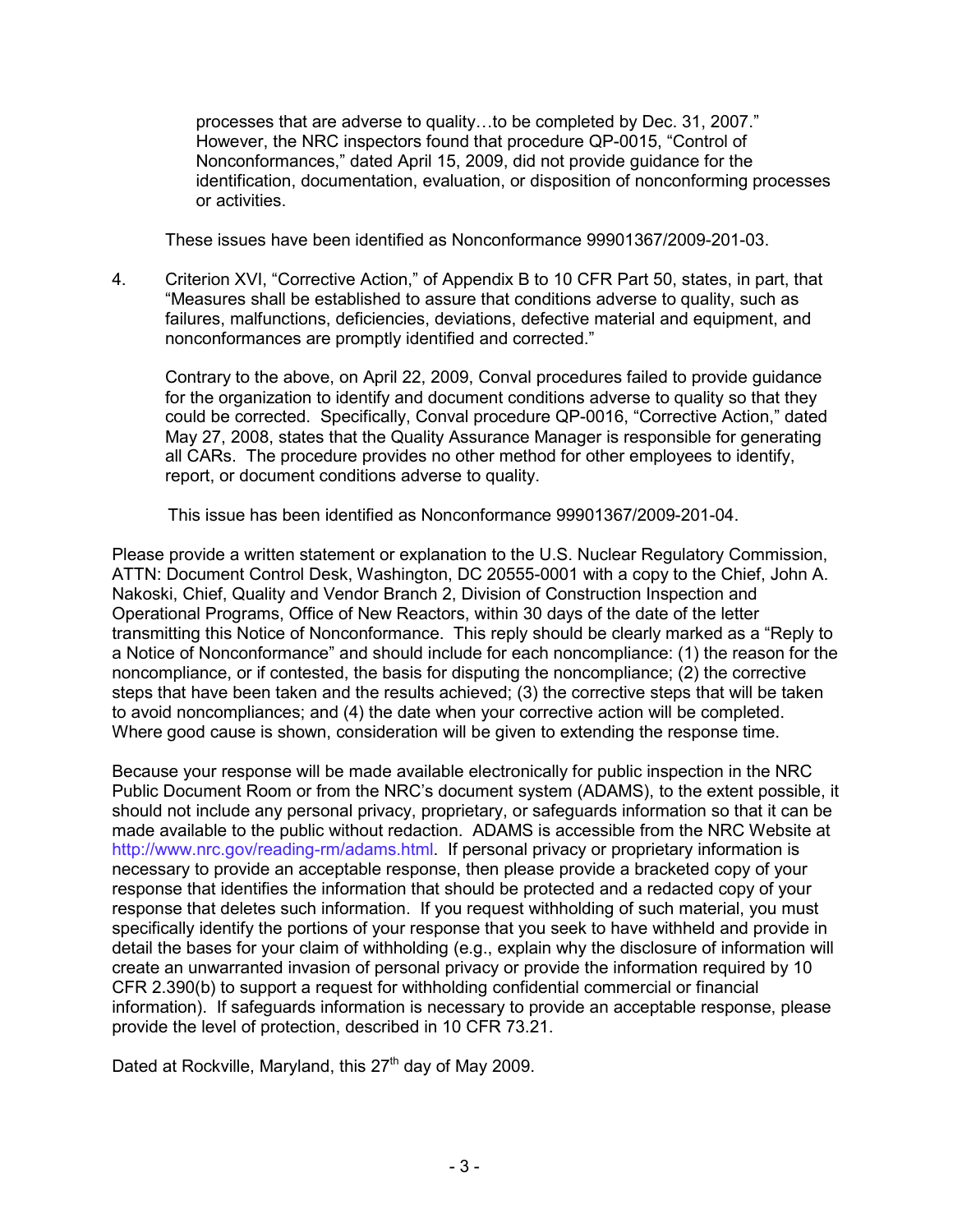#### U.S. NUCLEAR REGULATORY COMMISSION OFFICE OF NEW REACTORS DIVISION OF CONSTRUCTION INSPECTION AND OPERATIONAL PROGRAMS VENDOR INSPECTION REPORT

| Docket No.:                    | 999-01367                                                                                                                                                                                         |                                                                         |  |  |
|--------------------------------|---------------------------------------------------------------------------------------------------------------------------------------------------------------------------------------------------|-------------------------------------------------------------------------|--|--|
| Report No.:                    | 99901367/2009-201                                                                                                                                                                                 |                                                                         |  |  |
| Vendor:                        | Conval, Inc.<br>265 Field Road.<br>Somers, CT 06071-1049                                                                                                                                          |                                                                         |  |  |
| <b>Vendor Contacts:</b>        | Donald L. Curtin<br><b>President and General Manager</b><br>860-749-0761<br>dcurtin@conval.com<br>Mr. Brian S. Nichols<br><b>Quality Assurance Manager</b><br>860-749-0761<br>bnichols@conval.com |                                                                         |  |  |
| Nuclear Industry:<br>Activity: | Conval manufactures a variety of $\frac{1}{2}$ through 4-inch, Y, Angle and<br>T Pattern Globe Stop and Stop-Check Valves, and T Pattern<br>Bellow Seal Globe Valves at this facility.            |                                                                         |  |  |
| <b>Inspection Dates:</b>       | April 21-22, 2009                                                                                                                                                                                 |                                                                         |  |  |
| Inspectors:                    | Sabrina D. Cleavenger<br><b>Garrett Newman</b><br><b>Wesley Deschaine</b>                                                                                                                         | Team Leader, NRO/DCIP/CQVB<br>NRO/DCIP/CQVB<br>NRO/DCIP/CQVB (training) |  |  |
| Approved by:                   | /RA/<br>John A. Nakoski, Chief<br>Quality and Vendor Branch 2<br>Division of Construction Inspection<br>& Operational Programs<br><b>Office of New Reactors</b>                                   | 5/27/2009<br>Date                                                       |  |  |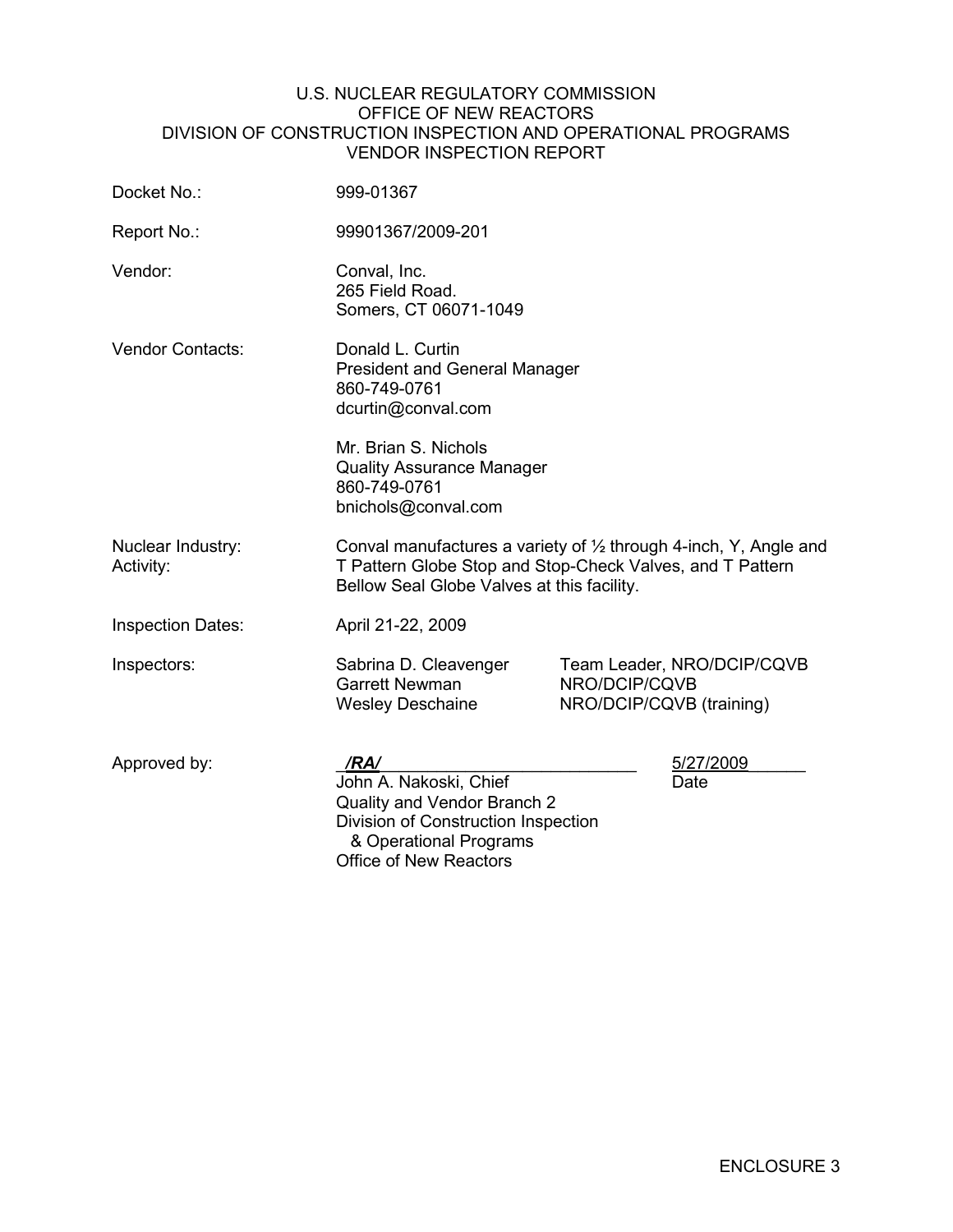## **EXECUTIVE SUMMARY**

Conval Incorporated 99901367/2009-201

The purpose of the inspection was to review the Conval Incorporated (Conval) corrective action activities described in the Conval letter dated December 13, 2007, "Replies to Notice of Violation 99901367/2007-201-I; Notice of Nonconformance's 99901367/2007-201-1, 99901367/2007-201-2a, 99901367/2007-201-2b, and 99901367/2007-201-2c," that responded to the NRC Inspection Report 99901367/2007-201, Notice of Violation and Notice of Nonconformance dated October 16, 2007. The inspection was conducted at Conval's facility in Somers, Connecticut.

The NRC inspection bases were the following:

- 10 CFR Part 21
- Appendix B to 10 CFR Part 50

The NRC staff implemented Inspection Procedure 43002, "Routine Inspections of Nuclear Vendors" and Inspection Procedure 36100, "Inspection of 10 CFR Part 21 and 50.55(e) Programs for Reporting Defects and Nonconformance," during the conduct of this inspection.

During the NRC inspection at Conval, daily meetings were conducted between the NRC inspectors and Conval staff to discuss ongoing inspection activities and observations and/or potential findings.

The last NRC inspection conducted at Conval's facility in Somers, Connecticut, occurred in August 2007. During that inspection, the NRC inspectors identified one violation and four nonconformances; a summary of each is included below:

- Violation 99901367/2007-201-1 was issued because Conval failed to adopt an appropriate procedure for the identification, evaluation, and reporting of defects and failures to comply under 10 CFR Part 21.
- Nonconformance 99901367/2007-201-1 was issued because Conval failed to adequately implement documented procedures affecting quality.
- Nonconformance 99901367/2007-201-2a was issued because Conval's procedures governing commercial-grade dedication, an activity affecting quality, did not include the appropriate 10 CFR 21.3 definition for a commercial grade item as it applies to nuclear power plants licensed pursuant to 10 CFR Part 50.
- Nonconformance 99901367/2007-201-2b was issued because of Conval's failure to independently verify and validate the valve flow coefficient values (Cv) for safetyrelated valve calculations for use in safety-related applications.
- Nonconformance 99901367/2007-201-2c was issued as a result of the failure of Conval procedure QP-0015, "Nonconforming Material Control," dated September 25, 2003, to address "Parts and Components;" require documentation of conditions adverse to quality; solicit corrective actions to correct the conditions adverse to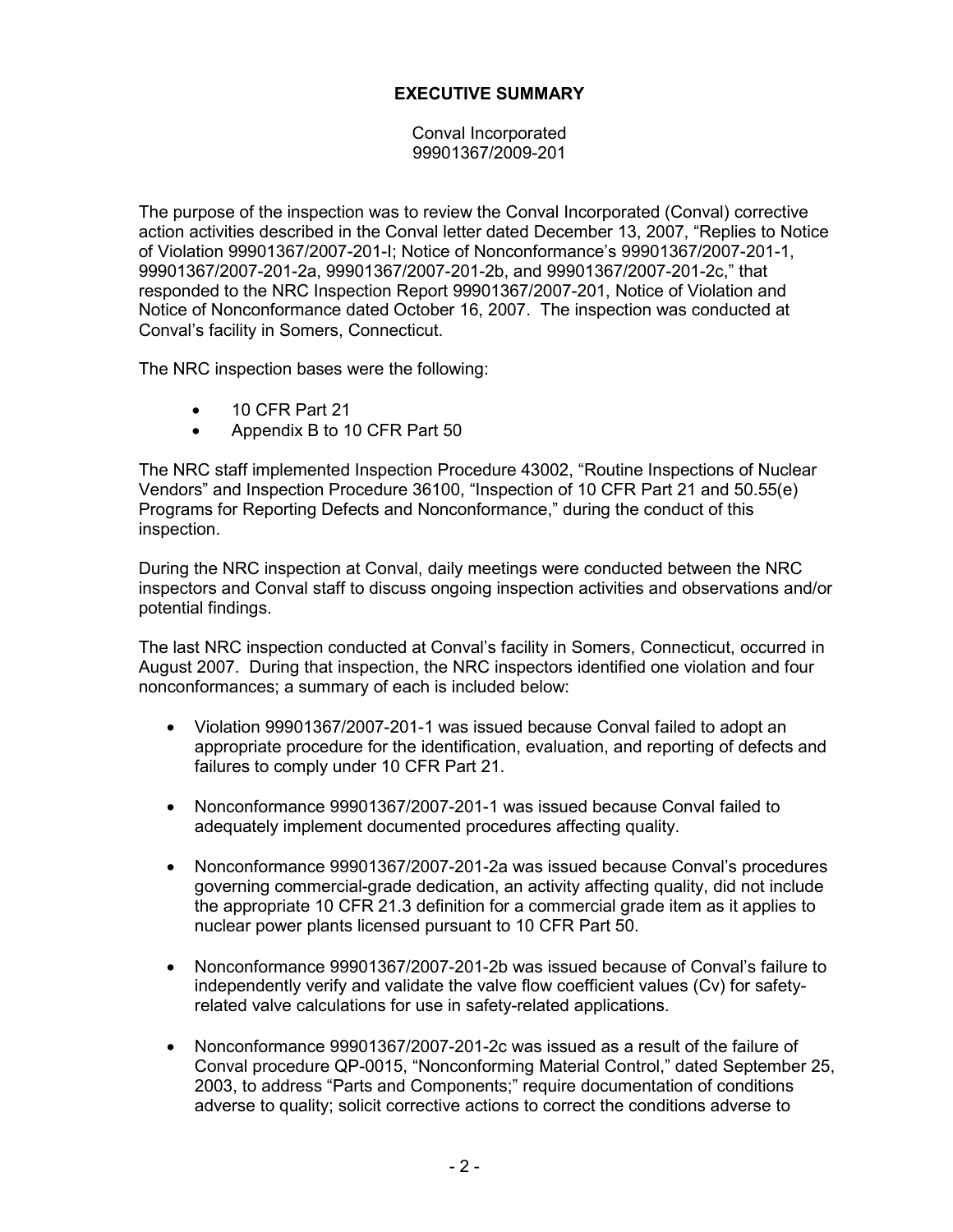quality, and require verification that the recommended corrective action was satisfactory and complete.

During its April 2009, inspection, the NRC inspectors concluded that the corrective actions taken by Conval in response to the findings contained in NRC Inspection Report 99901367/2007-201, Notice of Violation, and Notice of Nonconformance were effectively implemented and were in compliance with the applicable requirements of 10 CFR Part 21 and Appendix B to 10 CFR Part 50, with the exception of the areas described below:

#### Violation 99901367/2009-201-01

The NRC inspectors identified Violation 99901367/2009-201-01 based on inadequate procedural guidance to implement the requirements of 10 CFR Part 21. Specifically, Conval's 10 CFR Part 21 implementing procedure misused the terms "defect" and "deviation" throughout the body of the document, and neglected to include "failures to comply" in the guidance for implementing 10 CFR Part 21. Additionally, Conval's procedure for the control of nonconformances required Conval quality assurance (QA) staff to review nonconformances captured on reject tags for the applicability of 10 CFR Part 21; however, there was no documented evidence that such reviews had been completed. These issues are further discussed in Sections 1 and 5 of this report.

#### Nonconformance 99901367/2009-201-01

The NRC inspectors identified Nonconformance 99901367/2009-201-01 as a result of Conval's failure to incorporate the appropriate regulatory requirements into its dedication program documents and to establish an effective, consistent program for commercial grade dedication. This issue is further discussed in Section 3 of this report.

#### Nonconformance 99901367/2009-201-02

The NRC inspectors identified Nonconformance 99901367/2009-201-02 because Conval's nonconformance procedure, QP-0015, "Control of Nonconformances," dated April 15, 2009, failed to provide adequate and complete instructions for staff members to identify and document nonconforming processes and activities to prevent further processing, delivery, installation, and use of nonconforming items. This issue is further discussed in Section 5 of this report.

#### Nonconformance 99901367/2009-201-03

The NRC inspectors identified Nonconformance 99901367/2009-201-03 in response to Conval's failure to effectively implement corrective actions for findings identified in NRC Inspection Report 99901367/2007-201. This issue is further discussed in Sections 1, 3, and 5 of this report.

#### Nonconformance 99901367/2009-201-04

The NRC inspectors identified Nonconformance 99901367/2009-201-04 because Conval's corrective action procedure, QP-0016, "Corrective Action," dated May 27, 2008, failed to provide adequate guidance for staff level personnel to identify and document conditions adverse to quality so that they could be corrected. This issue is further discussed in Section 5 of this report.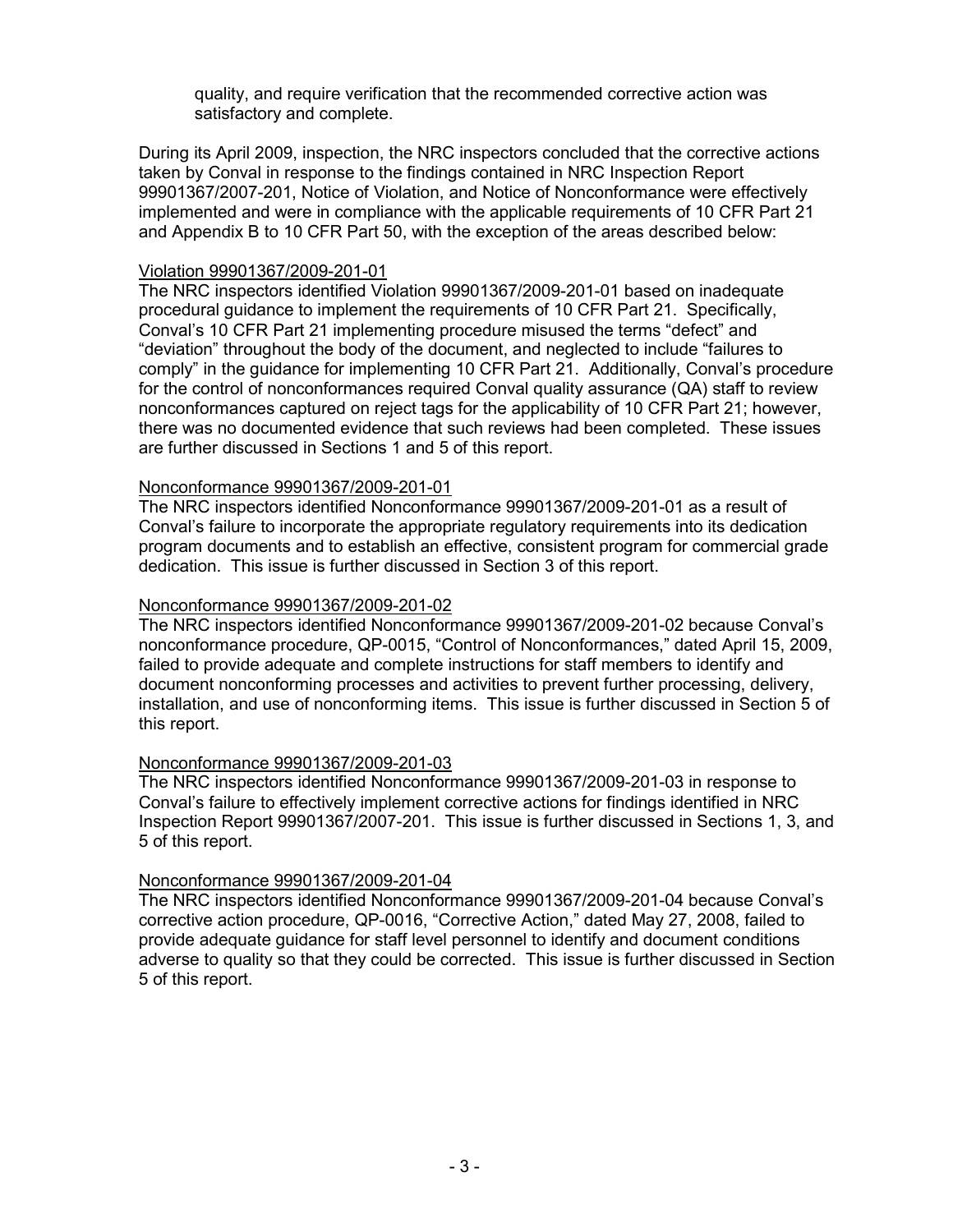# **REPORT DETAILS**

## 1. REVIEW OF CORRECTIVE ACTIONS - VIOLATION 99901367/2007-201-1

## a. Inspection Scope

The NRC inspectors reviewed Conval corrective action records, quality assurance program implementing procedures, training records, and additional documents, as applicable, associated with the corrective actions Conval has implemented in response to Violation 99901367/2007-201-1 to verify compliance with the requirements of 10 CFR Part 21. Specifically, the NRC inspectors reviewed the following documents:

- Conval Corrective Action Report (CAR) 631, dated December 7, 2007
- Conval Corporate Procedure (CP) 0240, "Implementation of 10CFR21," revisions dated November 6, 2003, and April 20, 2009

### b. Observations and Findings

Violation 99901367/2007-201-1 was issued because ConvaI's 10 CFR Part 21 implementing procedure, QCP-0240, "Implementation of 10 CFR 21," dated November 6, 2003, failed to provide sufficient guidance to ensure that deviations and failures to comply would be evaluated to determine whether they were associated with substantial safety hazards.

In Conval's response letter to the NRC, dated December 13, 2007, Conval stated that it had performed the following corrective actions:

- Revised the definitions contained in CP-0240 to be consistent with those contained in 10 CFR Part 21;
- Added language in CP-0240 to distinguish Commercial Quality Components a Conval definition of non-nuclear related parts, from Commercial Grade Items - a 10 CFR Part 21 definition, clarified that Commercial Grade Items designated for dedication are subject to the requirements of 10 CFR Part 21, and eliminated former confusing language in that regard;
- Corrected the misuse of the terms "defect," "deviation," and "failure to comply" in CP-0240;
- Added the requirement to CP-0240 to perform an evaluation relative to product operability, functionality and potential safety related hazards of any situation, condition or circumstance contrary to quality, as defined in 10 CFR Part 21;
- Restated records retention practices in CP-0240, Section 7, "Records" to conform with 21.51(a) and 21.51(b) of 10 CFR Part 21; and
- Added a requirement to CP-0240 to require that conditions or circumstances adverse to quality that relate to a basic component as reported on corrective action reports undergo a screening to determine 10 CFR Part 21 applicability.

The NRC inspectors verified that Conval had appropriately revised the definitions for the terms basic component, dedication, and defect to be consistent with the current regulations;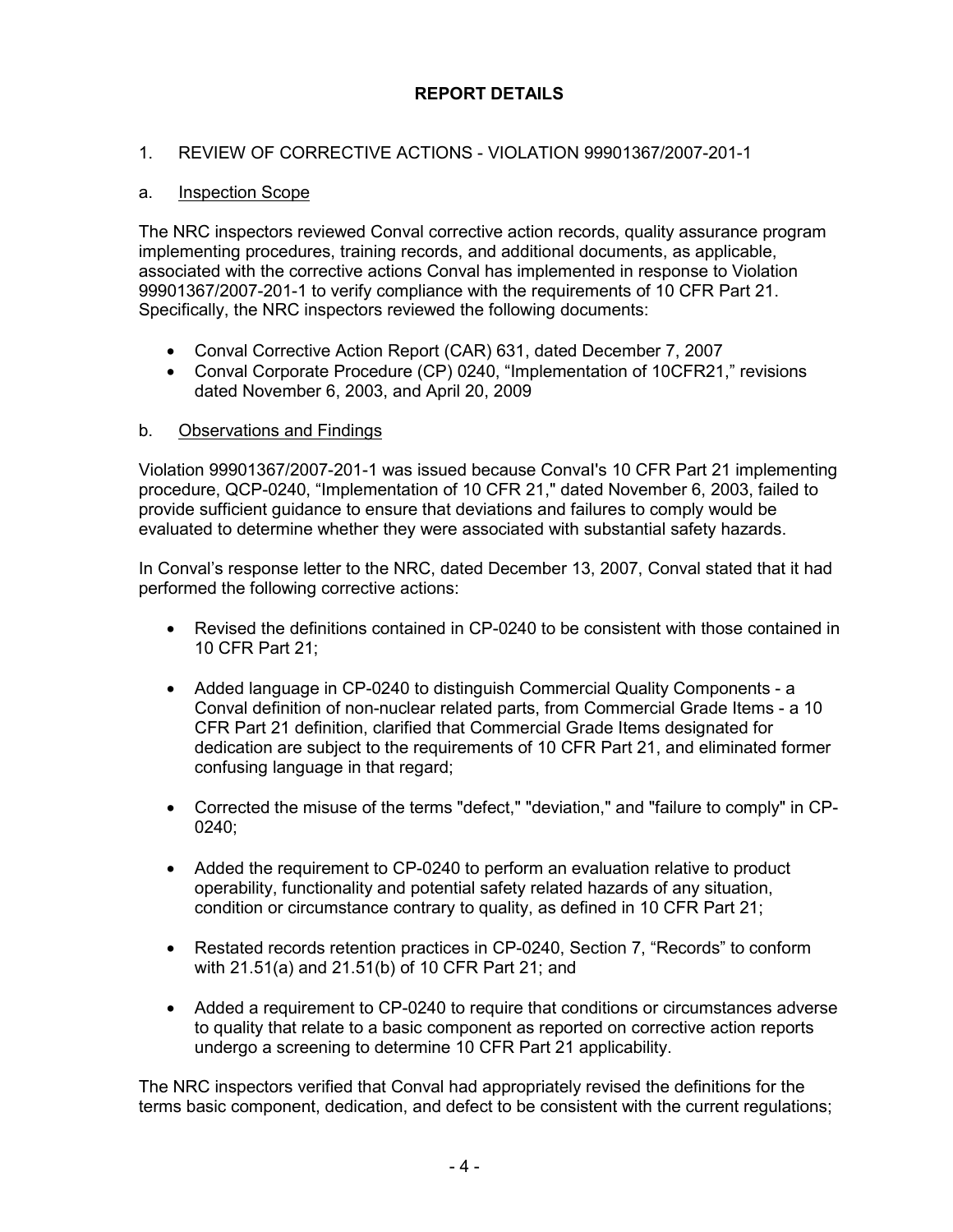however, the inspectors did note that Conval included the entire definitions for these terms (portions applicable to nuclear power plants *and* facilities other than nuclear power plants) from the regulations, even though only the former portion of the definitions applies to Conval's scope of supply. Upon discussion of Conval's use of the incorrect definition for commercial grade item (CGI) in its dedication procedure (as initially identified in Nonconformance 99901367/2007-201-2a), Conval was able to understand the proper application of these definitions. Upon opening CAR 764 for a revision to CP-0240, Conval included actions to revise the definitions to be consistent with Conval's scope of supply.

The NRC inspectors verified that Conval had added language to distinguish Commercial Quality Components from Commercial Grade Items in CP-0240. In an effort to clarify the requirements of 10 CFR Part 21 for dedicated CGIs, Conval added the following statement to CP-0240: "Commercial quality components whether purchased or manufactured by Conval for non-nuclear industry use, are not subject to the regulations of 10 CFR Part 21 until and unless the have been designated to undergo commercial grade dedication for use as a basic component." Although commercial grade items are not subject to the requirements of 10 CFR Part 21 until after they have completed the dedication process and are basic components, Conval has elected to exercise the requirements of 10 CFR Part 21 on CGIs during the dedication process. Although this intent is expressed in the Purpose statement of CP-0240, the body of the procedure does not provide instructions to Conval staff to exercise the 10 CFR Part 21 identification, evaluation, and notification processes for CGIs as it does for basic components. Because the application of 10 CFR Part 21 to CGIs during dedication is not a regulatory requirement, this issue was identified to Conval's QA manager for disposition.

Conval's December 13, 2007, letter stated that it had corrected the misuse of the terms, "defect", "deviation," and "failure to comply" in CP-0240. However, the NRC inspectors found that many instances still remained in which these terms were misused, despite a concise identification of the issues in NRC Inspection Report 99901367/2007-201. Conval's failure to effectively implement its corrective action program to resolve this previously identified violation of NRC requirements has been included as an example of Nonconformance 99901367/2009-201-03.

Paragraph 3.2 of CP-0240 states that "The president, or in his absence, another Corporate officer is responsible for notifying the NRC of all suspected defects and deviations." Vendors are required to notify the NRC of failures to comply with NRC regulations (as discussed later in this section) and defects in basic components that could cause a substantial safety hazard if left uncorrected. The use of the phrase "suspected defects and deviations" is unclear because there is no reporting requirement for suspected defects and deviations. 10 CFR Part 21 requires reporting of defects and failures to comply; it should also be noted that vendors are not required to notify the NRC of deviations, unless the vendor is unable to perform an evaluation of the deviation within 60 days of discovery, at which time the vendor must submit an interim report to the NRC.

Similarly, paragraph 6.0, "Notification," of CP-0240 requires Conval's President to notify the NRC by phone or facsimile within 2 days and in writing within 30 days of receiving information on a "reportable defect or deviation." The 2 day initial notification and 30 day written notification apply only to defects and failures to comply. The only notification applicable to a deviation would occur when the vendor is unable to complete its evaluation of a deviation within 60 days of discovery, as stated above.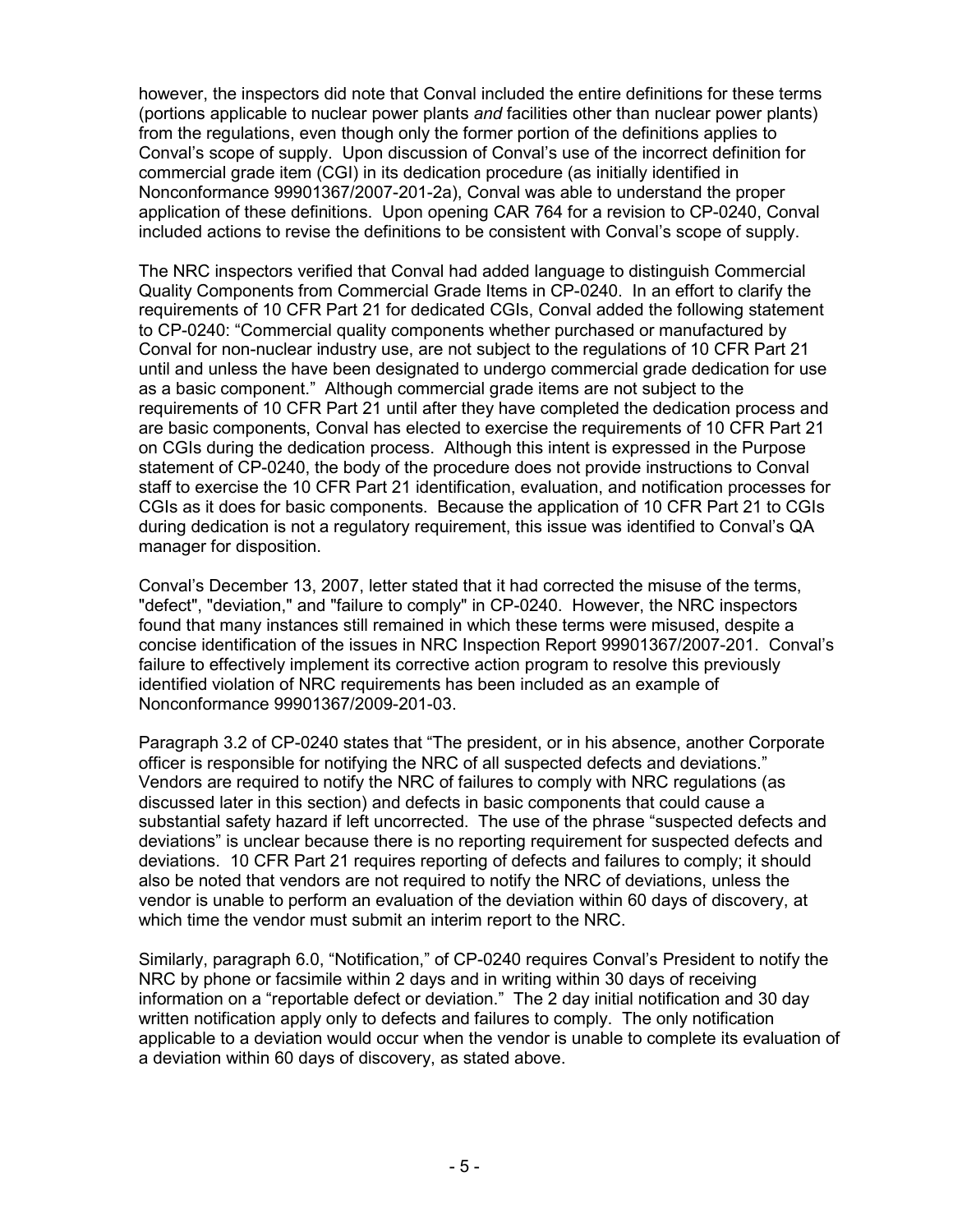CP-0240 neglects, in multiple paragraphs, to include "failures to comply" in the guidance for implementing 10 CFR Part 21. For example:

- Paragraph 3.2 states that "The President or, in his absence, another Corporate officer is responsible for notifying the NRC of all suspected defects and deviations."
- Paragraph 5.2 states that the engineering manager is responsible for evaluating the "reported condition, potential defect, or deviation" to determine if a reportable condition exists.
- Paragraph 6 requires Conval's president to notify the NRC of any "reportable defect" or deviation."

In addition to evaluating deviations to determine if they could be associated with substantial safety hazards, Conval is responsible for evaluating any failure to comply with the Atomic Energy Act of 1954, as amended, or any applicable rule, regulation, order, or license of the NRC relating to substantial safety hazards to determine if the failure to comply is reportable under 10 CFR Part 21.

The failure of Conval to translate the requirements of 10 CFR Part 21 into CP-0240 has been identified as Violation 99901367/2009-201-01. Conval opened CAR 764, dated April 22, 2009, to address the issues identified in this violation.

NRC Inspection Report 99901367/2007-201 identified that the retention times required for Part 21 documents, although not required to be part of the procedure, were not consistent with the requirements of the current regulation. The NRC inspection team verified that these retention times in QCP-0240, dated April 20, 2009, had been corrected to be consistent with the regulations.

### c. Conclusions

Except for the examples identified in Violation 99901367/2009-201-01 and Nonconformance 99901367/2009-201-03, the NRC inspectors concluded that the corrective actions Conval implemented in response to Violation 99901367/2007-201-1 were consistent with the regulatory requirements of 10 CFR Part 21 and were effectively implemented.

2. REVIEW OF CORRECTIVE ACTIONS - NONCONFORMANCE 99901367/2007-201-1

### a. Inspection Scope

The inspectors reviewed Conval's corrective and preventive actions associated with Nonconformance 99901367/2007-201-1, which was identified during the August 2007, NRC inspection.

Within the scope of this area of the inspection, the NRC inspectors reviewed the following procedures, records, and other documents:

- QP-003, "Sampling Inspection," revisions dated March 14, 2005, April 9, 2009, and April 18, 2008
- Indoctrination & Training Record, Subject: Sample Inspection per QP-003, dated November 29, 2007
- Training Session Report, Subject: Revised Quality Procedures, dated April 20, 2009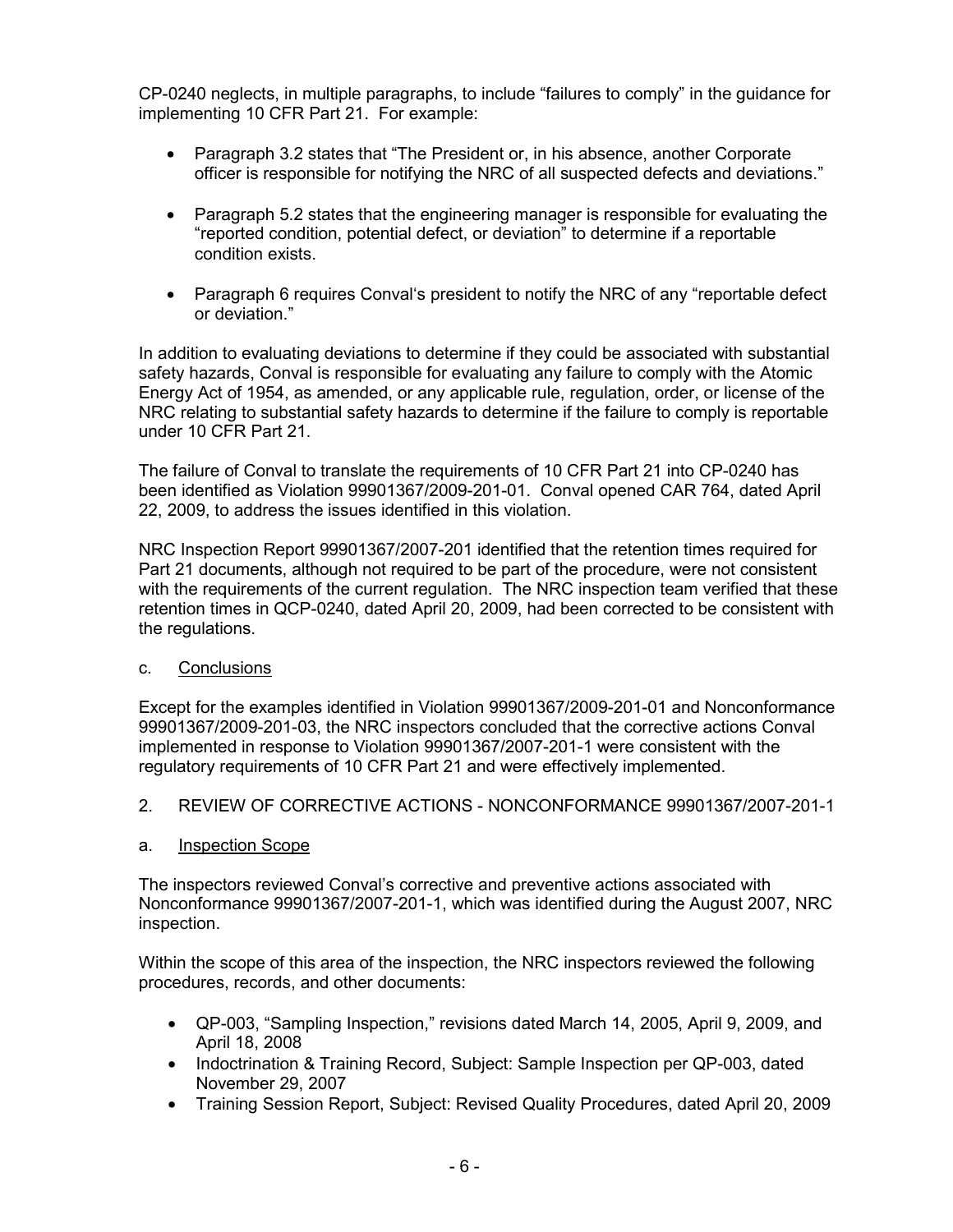## b. Observations and Findings

During the August 2007, inspection, the inspectors identified Nonconformance 99901367/2007-201-1 with NRC requirements for Conval's failure to adequately implement documented procedures affecting quality. Specifically, Conval did not perform sampling as prescribed in its established sampling procedure QP-003, dated March 14, 2005.

Conval initiated CAR 640 to address Nonconformance 99901367/2007-201-1 and identify actions taken to prevent recurrence. CAR 640 stated that the root cause of this nonconformance was that the Conval inspector failed to follow the sampling procedure, QP-003, while performing a sample inspection. In the evaluation section of CAR 640, Conval stated that a final inspection of completed items' critical dimensions would be done as the parts were produced. CAR 640 stated that the corrective action to address the nonconformance and to preclude recurrence was to train all Conval inspectors in the use of the sampling plan procedure.

The NRC inspectors reviewed the training record dated November 29, 2007, for the training given on procedure QP-003, dated March 14, 2005 (the revision that was identified in the CAR 640). Since the August 2007, NRC inspection, Conval has updated QP-003. The most current revision is dated April 18, 2008. The inspectors also reviewed the training record for the training given on this revision. The training was conducted on April 20, 2009. All of the appropriate personal for Conval completed each training session. Initial training to satisfy CAR 640 was completed by the due date of December 15, 2007. The inspectors observed a sample receipt inspection to verify that the training was effective. The sample was taken from 276 size 3 glands, part number 1130, material code D01-BJF. According to Conval's sample procedure, 14 pieces were to be randomly selected, and characteristics identified on the part's drawing were to be measured. The inspectors verified that these characteristics had been verified on the requisite number of parts and that Conval's procedure for sampling was adequately implemented.

## c. Conclusions

The inspectors reviewed the corrective actions associated with Nonconformance 99901367/2007-201-1, as described in Conval CAR 640. The inspectors concluded that the corrective actions were completed as stated in the CAR and were effective in preventing recurrence of the condition. As such, Nonconformance 99901367/2007-201-1 is closed.

### 3. REVIEW OF CORRECTIVE ACTIONS - NONCONFORMANCE 99901367/2007-201- 2a

## a. Inspection Scope

The NRC inspectors reviewed Conval corrective action records, quality assurance program implementing procedures, training records, and additional documents, as applicable, associated with the corrective actions Conval has implemented in response to Nonconformance 99901367/2007-201-2a to verify compliance with the requirements of 10 CFR Part 21. Specifically, the NRC inspectors reviewed the following documents:

- Conval CAR 633/641, dated December 7, 2007
- Conval Quality Procedure (QP) 0006, "Dedication of Commercial Grade Items for Nuclear Safety Related Applications," revisions dated December 13, 2006, and May 28, 2008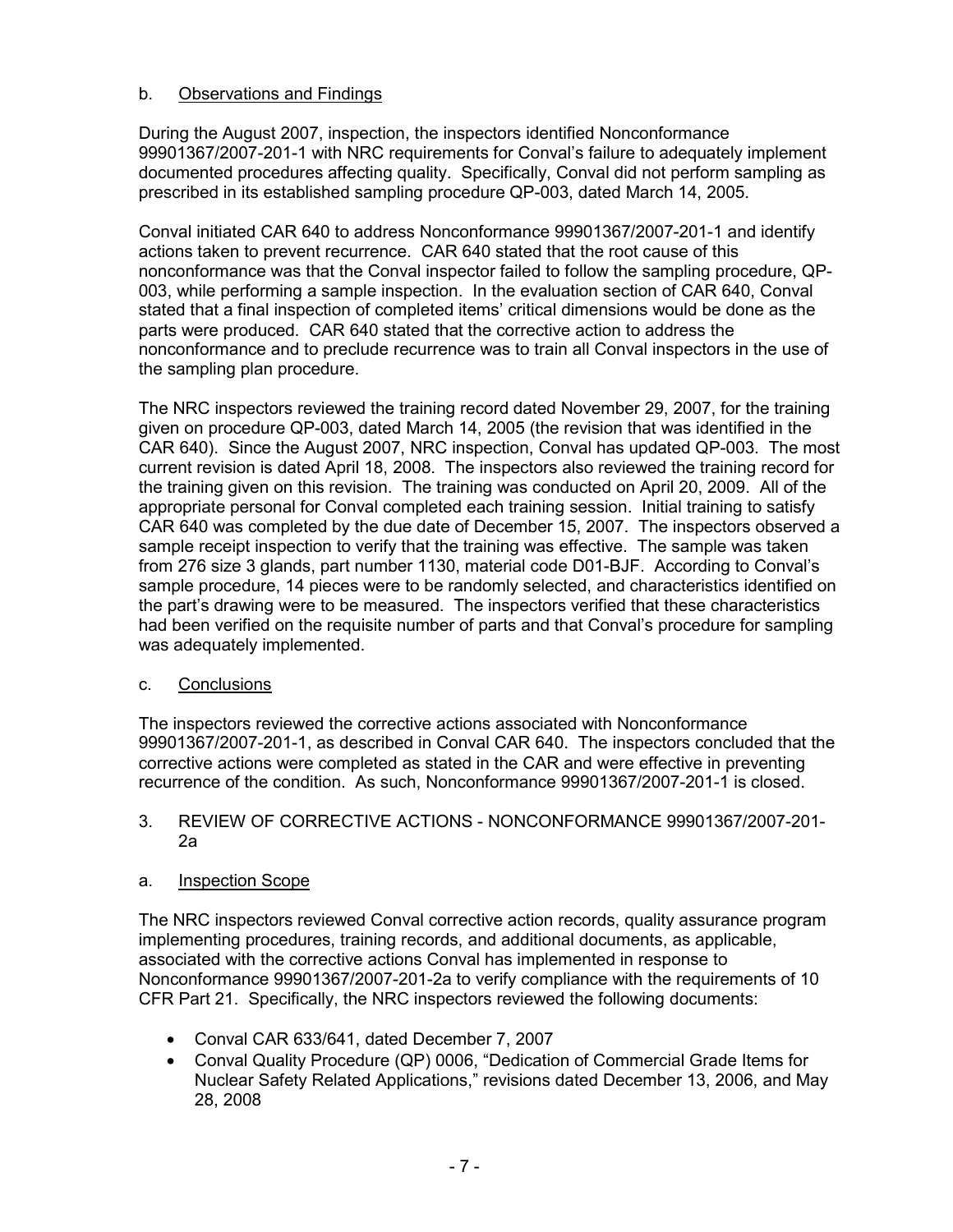• Conval CP-0090, "Quality System Management Reviews," revisions dated May 17, 2006, and February 27, 2008

## b. Observations and Findings

Nonconformance 99901367/2007-201-2a identified that Conval's procedure for commercial grade dedication, QP-0006, dated December 13, 2006, did not contain the appropriate definition for commercial grade item. The procedure included the definition for commercial grade items as applied to facilities and activities *other than* nuclear power plants, which is inappropriate since the procedure applies to dedication of CGIs for nuclear power plants.

Conval initiated CAR 633 (changed to CAR 641 as a result of a database change), dated December 7, 2007, in response to the nonconformance. The CAR initiated a review of QP-0006 to verify that the procedure is complete and current with the latest NRC requirements and was closed on April 17, 2009, with the following remarks: "Verified QP-0006, 5-28-08 definition of Commercial Grade Item is the same as that contained in 10CFR21 on nrc.gov dated 2/27/09. CP-0090, 2-27-08 par 3.4 includes a review of current 10CFR21 to the QA manual and implementing procedures. Reviewed QA training record for QP-[0]006."

The NRC inspectors reviewed the definition of CGI contained in the latest revision of QP-0006 (dated May 28, 2008) and found that it had not been revised. The definition still contained the definition for CGIs as applied to facilities and activities *other than* nuclear power plants. As identified in 10 CFR 21.3, "Definitions," there are two definitions for CGIs: definition (1) applies to nuclear power plants licensed pursuant to 10 CFR Parts 30, 40, 50, and 60 whereas definition (2) applies to facilities and activities licensed pursuant to 10 CFR Parts 30, 40, 50 (other than nuclear power plants), 60, 61, 63, 70, 71, or 72. Conval's failure to incorporate the appropriate definition of CGI in its dedication procedure for safety-related nuclear work (QP-0006) has been identified as Nonconformance 99901367/2009-201-01. Conval initiated CAR 765, dated April 22, 2009, to revise the definition to be consistent with Conval's scope of supply.

In Conval's letter dated December 13, 2007, Conval identified the following corrective action measures to address Nonconformance 99901367/2007-2a: "Procedure QP-0006 will be revised to reflect that the dedication process is intended for use for nuclear power plants licensed pursuant to 10 CFR Part 50." However, Conval CAR 641 closed out the Nonconformance by saying that a review of the definition for CGI in the current 10 Part 21 revealed that the Conval definition in QP-0006 was the same as the NRC definition and required no revision. The action taken by Conval was inconsistent with the corrective actions provided to the NRC. Conval's failure to effectively implement its corrective action program to resolve this previously identified nonconformance with NRC requirements has been included as an example of Nonconformance 99901367/2009-201-03.

The NRC inspectors discussed the finding with Conval staff and found that Conval had evaluated the definitions but had not understood which to use because Conval itself is not an NRC licensed facility. The NRC inspectors explained that because Conval dedicates safety-related components for use in nuclear power plants, it is subject to definition (1) of commercial grade item and needs to incorporate that definition into QP-0006 and related dedication documents.

As a corrective action to prevent recurrence of Nonconformance 99901367/2007-201-2a, Conval's letter to the NRC and CAR 633/641 committed to revising procedure CP-0090, "Quality System Management Reviews," dated February 27, 2008, to add an annual review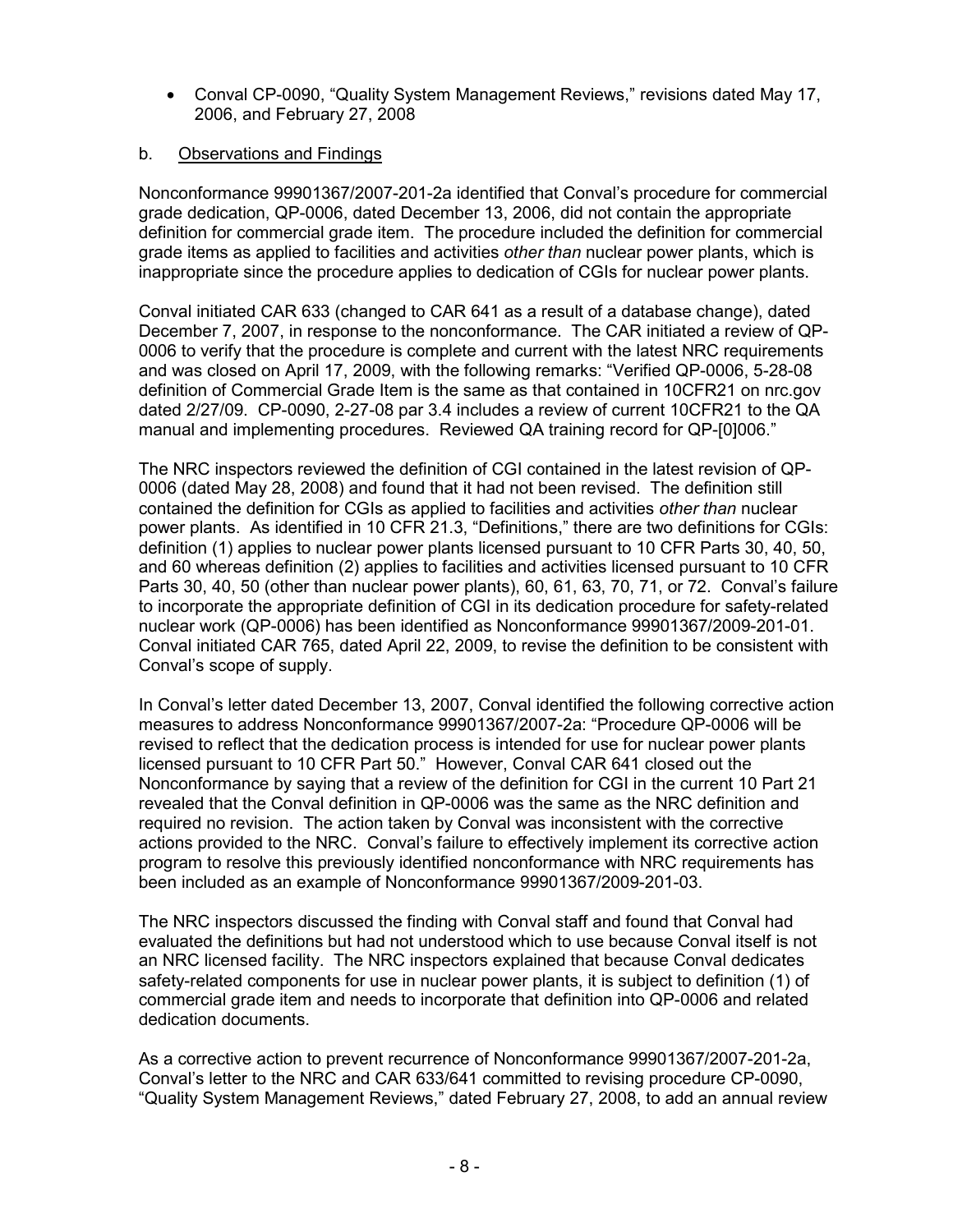of the latest edition of 10 CFR Part 21 with the quality manual and implementing procedures to ensure that Conval's 10 CFR Part 21 program is in compliance with the most current 10 CFR Part 21 requirements. This annual review was added as part of the 10 CFR 50 - Appendix B quality program review, which is required to be completed during the second quarter of each calendar year. Contrary to these requirements, as of April 22, 2009, no review of Conval's quality manual and implementing procedures had been documented, nor had a 10 CFR 50 - Appendix B program review been conducted during this timeframe. Conval staff supplied the NRC with a draft copy of the 2008 Quality System Review (which combined the ISO, Appendix B, and ASME program reviews). This draft report, however, did not include any statements asserting that program documents had been reviewed for compliance with the latest NRC requirements, as committed to in the CAR and CP-0090.

Conval's failure (1) to implement an annual review of Conval QA Manual and Implementing Procedures with the latest revision of 10 CFR Part 21, as committed to in CP-0090, CAR 633/641, and Conval's December 2007, letter to the NRC and (2) to perform the annual 10 CFR 50 - Appendix B quality program review, as required by CP-0090 has been identified as an example of Nonconformance 99901367/2009-201-03.

c. Conclusions

The NRC inspectors concluded that the corrective actions Conval implemented in response to Nonconformance 99901367/2007-201-2a were inadequate and inconsistent with the regulatory requirements of Appendix B to 10 CFR 50 and 10 CFR Part 21. Nonconformance 99901367/2007-201-2a has been reissued as Nonconformance 99901367/2009-201-01. Additionally, Conval's failure to implement its corrective action program effectively to achieve an acceptable resolution of the nonconformance through (1) a revision to QP-0006 and (2) the implementation of an annual review of Conval policies and procedures for consistency with the latest NRC regulatory requirements has been identified as an example of Nonconformance 99901367/2009-201-03.

- 4. REVIEW OF CORRECTIVE ACTIONS NONCONFORMANCE 99901367/2007-201- 2b
- a. Inspection Scope

The inspectors reviewed Conval's corrective and preventive actions associated with Nonconformance 99901367/2007-201-2b, which was identified during the August 2007 NRC inspection, as documented in Conval's letter to the NRC, dated December 13, 2007, and CAR 642. The inspectors reviewed the original and revised procedures for engineering analysis verification and validation. The inspectors also reviewed a sample of software validation records for later versions of the Blue Ridge Numerics Computational Fluid Dynamics software using the revised procedure. The documents reviewed include:

- Engineering Procedure (EP)-0012, "Analysis Verification and Validation," dated July 3, 2003
- Special Engineering Instruction (SEI)-123-1, "CF Design 5.0 Validation," dated November 10, 2006
- SEI-123-3, "CF Design 8.0 Validation," dated November 10, 2006
- EP-0012, "Analysis Verification and Validation," dated October 25, 2007
- Training Record for "Verification and Validation of Engineering Analyses," dated December 21, 2007
- EP-0012, "Analysis Verification and Validation," dated April 17, 2009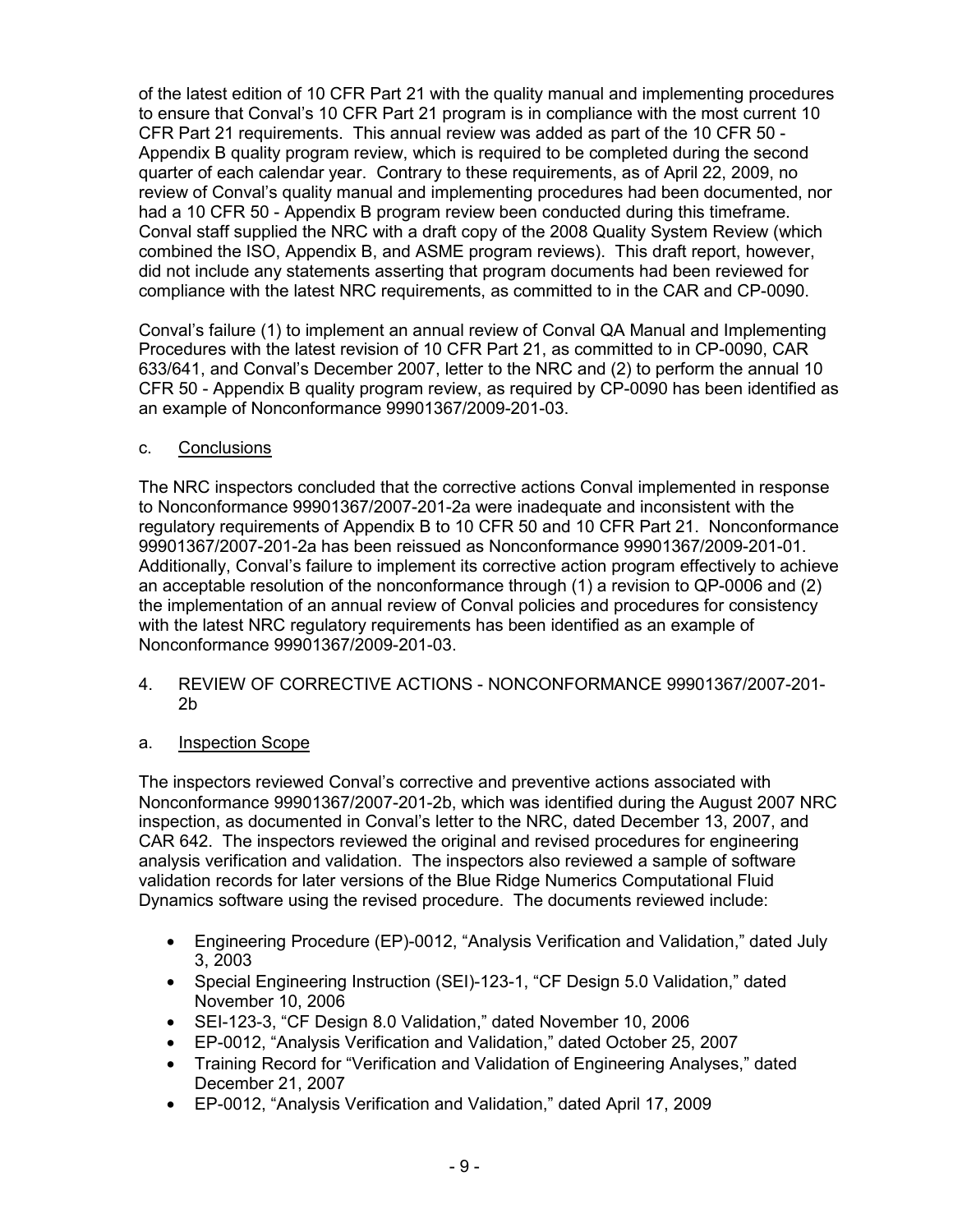- Training Record for "Analysis Verification and Software Validation," Dated April 17, 2009
- FE025, "Engineering Analysis Verification and Validation," for "Validation of CF Design Version 10.0-20080919 Using Yarmouth Test Report 20760," dated October 21, 2008

## b. Observations and Findings

Nonconformance 99901367/2007-201-2b identified that Conval failed to independently verify and validate the valve flow coefficient values (Cv) computed using Blue Ridge Numerics Computational Fluid Dynamics software for valves provided for use in safety-related applications. Rather, Conval compared Cv values with those established by a competitor without ascertaining the quality of the calculation.

Conval initiated CAR 642, dated December 7, 2007 (number and date may differ due to database change), to document Nonconformance 99901367/2007-201-2b for evaluation and corrective action. The CAR identified the following corrective actions: the revision of EP-0012 to specify the correct verification and validation requirements, the creation of a new form and log for flow analyses, and the training of all engineers on the procedure revision.

In Conval's response letter to the NRC, dated December 13, 2007, Conval stated that it had revised EP-0012 to clearly define 10CFR50, Appendix B requirements. Specifically, Conval described its revised process to require the following steps:

- each analysis performed for a nuclear component or product is logged for traceability,
- the analysis is independently verified,
- the analysis is validated by another person, and
- these verification and validation activities are logged.

The NRC inspectors reviewed the revised EP-0012 and verified that Conval included these steps adequately. The inspectors also reviewed training records that demonstrated that engineers who had previously used the old procedure were trained on the revised procedure. Additionally, the inspectors verified that a recent software validation had been conducted in accordance with the new procedure and that the valve flow coefficient value was independently verified. For the sampled validation, Conval compared Cv values generated by the Computational Fluid Dynamics Design program to values obtained through testing of its valves at the Yarmouth Research and Testing facility. This verification was documented using the newly created separate form for flow analyses, FE025, "Engineering Analysis Verification and Validation."

### c. Conclusions

No findings of significance were identified. The NRC inspectors found that Conval adequately implemented the corrective actions specified in their letter to the NRC dated December 13, 2007, and CAR 642. Nonconformance 99901367/2007-201-2b is closed.

5. REVIEW OF CORRECTIVE ACTIONS - NONCONFORMANCE 99901367/2007-201- 2c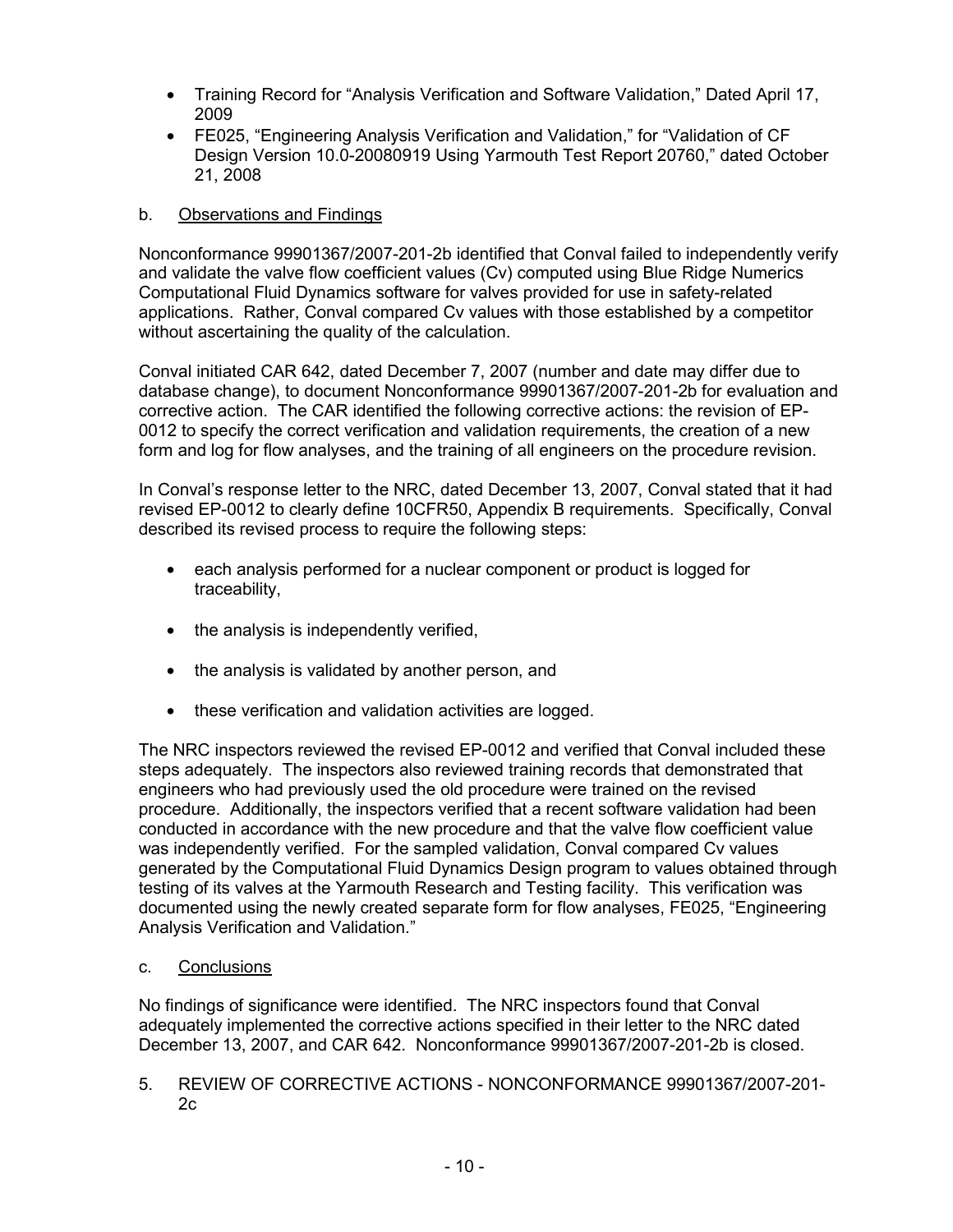## a. Inspection Scope

The inspectors reviewed Conval's corrective and preventive actions associated with Nonconformance 99901367/2007-201-2c, which was identified during the August 2007, NRC inspection.

Within the scope of this area of the inspection, the NRC inspectors reviewed the following procedures, records, and other documents:

- QP-0015, "Control of Nonconformances," revisions dated September 25, 2003, February 8, 2008, and April 15, 2009
- Training Session Report, Subject: Revised Quality Procedures, dated April 20, 2009
- Quality Assurance Program Manual (QAM), Rev. 1, Section 16.0, "Corrective and Preventative Action," dated May 5, 1995
- Rejection Tag Number 23023, dated November 13, 2008
- Rejection Tag Number 22268, dated August 20, 2008
- QP-0016, "Corrective Action," revisions dated February 6, 2007 and May 27, 2008

### b. Observations and Findings

During the August 2007, inspection, the NRC inspectors identified Nonconformance 99901367/2007-201-2c as a result of the failure of Conval procedure QP-0015, dated September 25, 2003, to require documentation of conditions adverse to quality, solicit corrective actions to correct the conditions adverse to quality, and require verification that the recommended corrective actions were satisfactory and complete. The procedure also failed to address "Parts and Components," as required by Appendix B to 10 CFR Part 50.

Conval initiated CAR 635 to address the nonconformance and to identify corrective actions to preclude recurrence. CAR 635 stated that the root cause of this nonconformance was that Conval procedure QP-0015, dated September 25, 2003, should have had a place for a review to determine if a CAR was required. CAR 635 stated that the corrective action to address the nonconformance and to preclude recurrence was to revise QP-0015 to address nonconformances and subsequent corrective actions, as required by Appendix B to 10 CFR Part 50 and applicable ASME Codes.

The inspectors reviewed the latest revision to QP-0015 and found that words were added to adequately address "Parts and Components" and require nonconforming conditions to be captured in a document, such as a reject tag, to identify the condition adverse to quality. Conval added requirements to review nonconformances for the need to initiate a CAR and to evaluate 10 CFR Part 21 applicability. Conval modified the reject tag to add a signature space labeled "Reviewed for Corrective Action" for the QA manager's signature. While this provides verification that the need for corrective action for a nonconforming material, part, or component has been considered, the reject tag fails to provide verifiable evidence that a review for 10 CFR Part 21 applicability has been performed. Consequently, the reject tag does not provide the basis for a decision that an evaluation of the deviation under 10 CFR Part 21 is not necessary (i.e., an explanation of why Part 21 does not apply to the rejected item).

This issue has been identified as an example of Violation 99901367/2009-201-01.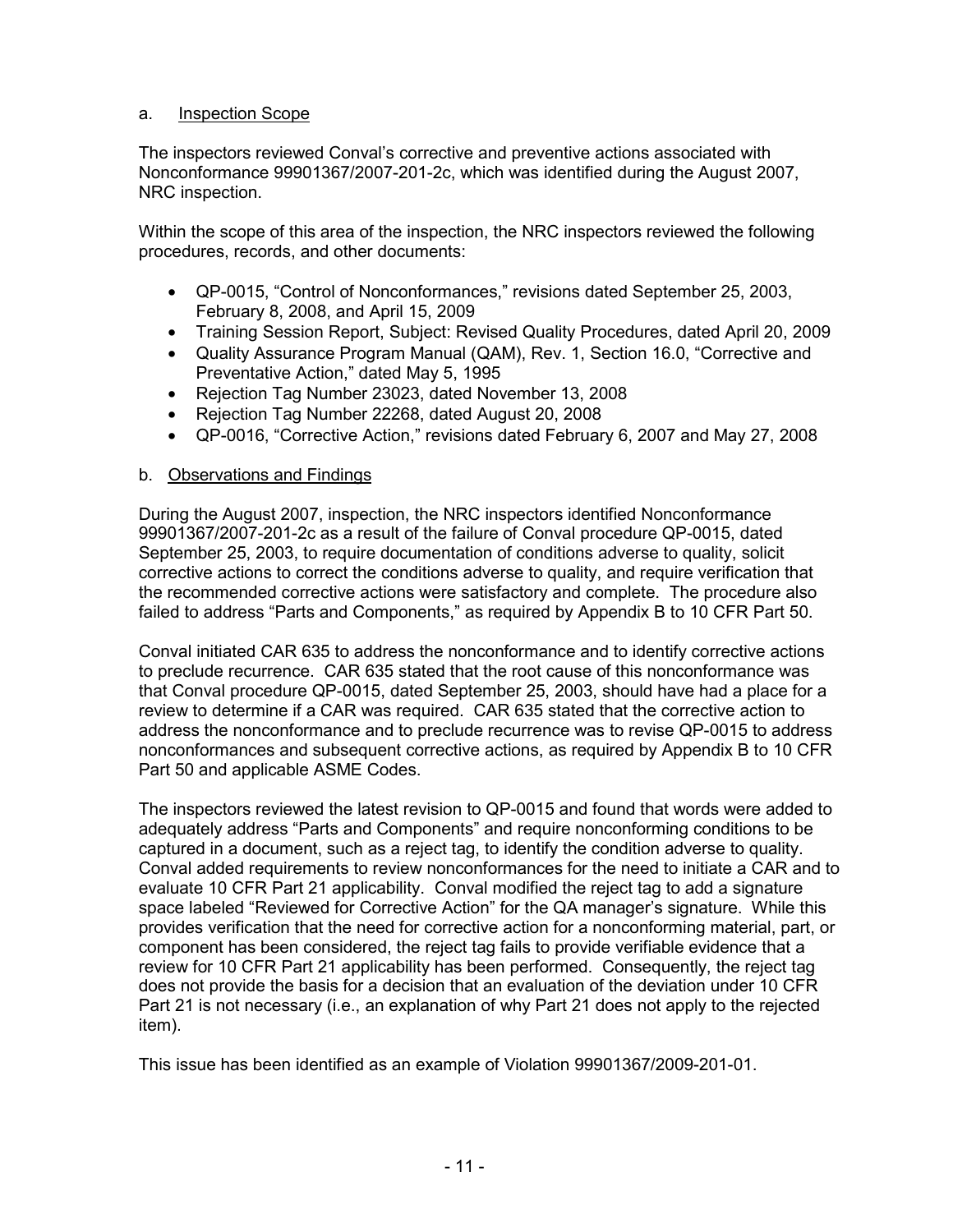In Conval's letter dated December 13, 2007, Conval identified its corrective action for Nonconformance 99901367/2007-201-2c as a revision to QP-0015 to include "control of nonconforming processes that are adverse to quality." The inspectors reviewed the subsequent and most recent revisions to QP-0015. The inspectors identified that while nonconforming processes and activities were added to Section 1.0, "Purpose," the body of the procedure, Section 4.0, "Procedure," did not give guidance for the identification, documentation, evaluation, or disposition of nonconforming processes or activities.

Conval's failure to establish an acceptable procedure to identify, document, and correct nonconformances in material, parts, and components and the activities and processes related thereto, as required by Criterion XV of 10 CFR 50, Appendix B, has been identified as Nonconformance 99901367/2009-201-02. Furthermore, Conval's failure to implement an effective corrective action program to correct the issues identified Nonconformance 99901367/2007-201-2c and to complete actions documented in Conval's letter to the NRC has been identified as an example of Nonconformance 99901367/2009-201-03.

During the August 2007, inspection, the inspectors identified that Conval's corrective action procedure, QP-0016, was deficient; however, QP-0016 was not identified as an inadequate procedure because the NRC inspectors identified that Conval would have to revise the procedure in parallel with QP-0015 to bring Conval into compliance with Appendix B of 10 CFR 50. A specific deficiency noted in the report was that QP-0016 specified that the QA Manager was responsible for generating all CARs; however, to achieve compliance with Appendix B to 10 CFR 50, anyone who identifies a condition adverse to quality must be able to document it. The NRC inspectors found that the most recent revision of QP-0016 at the time of the inspection (dated May 27, 2008) still specifies that the QA Manager is responsible for generating all CARs, and there is no other method for other employees to identify, report, or document conditions adverse to quality. Conval's failure to include individuals other than the QA Manager in the corrective action program has been identified as Nonconformance 99901367/2009-201-04.

### c. Conclusions

Except for the examples identified in Violation 99901367/2009-201-01, Nonconformance 99901367/2009-201-02, Nonconformance 99901367/2009-201-03, and Nonconformance 99901367/2009-201-04, the NRC inspectors concluded that the corrective actions Conval implemented in response to Nonconformance 99901367/2007-201-2c were acceptable.

## 6. ENTRANCE AND EXIT MEETINGS

On April 21, 2009, the NRC inspectors discussed the scope of the inspection with Frank Siver, CEO; Donald L. Curtin, President; and other members of Conval management and staff. On April 22, 2009, the NRC inspectors presented the inspection results and observations during an exit meeting with Frank Siver, CEO; Donald L. Curtin, President; and other Conval management and engineering staff. A list of entrance/exit meeting attendees is included as an attachment to this report.